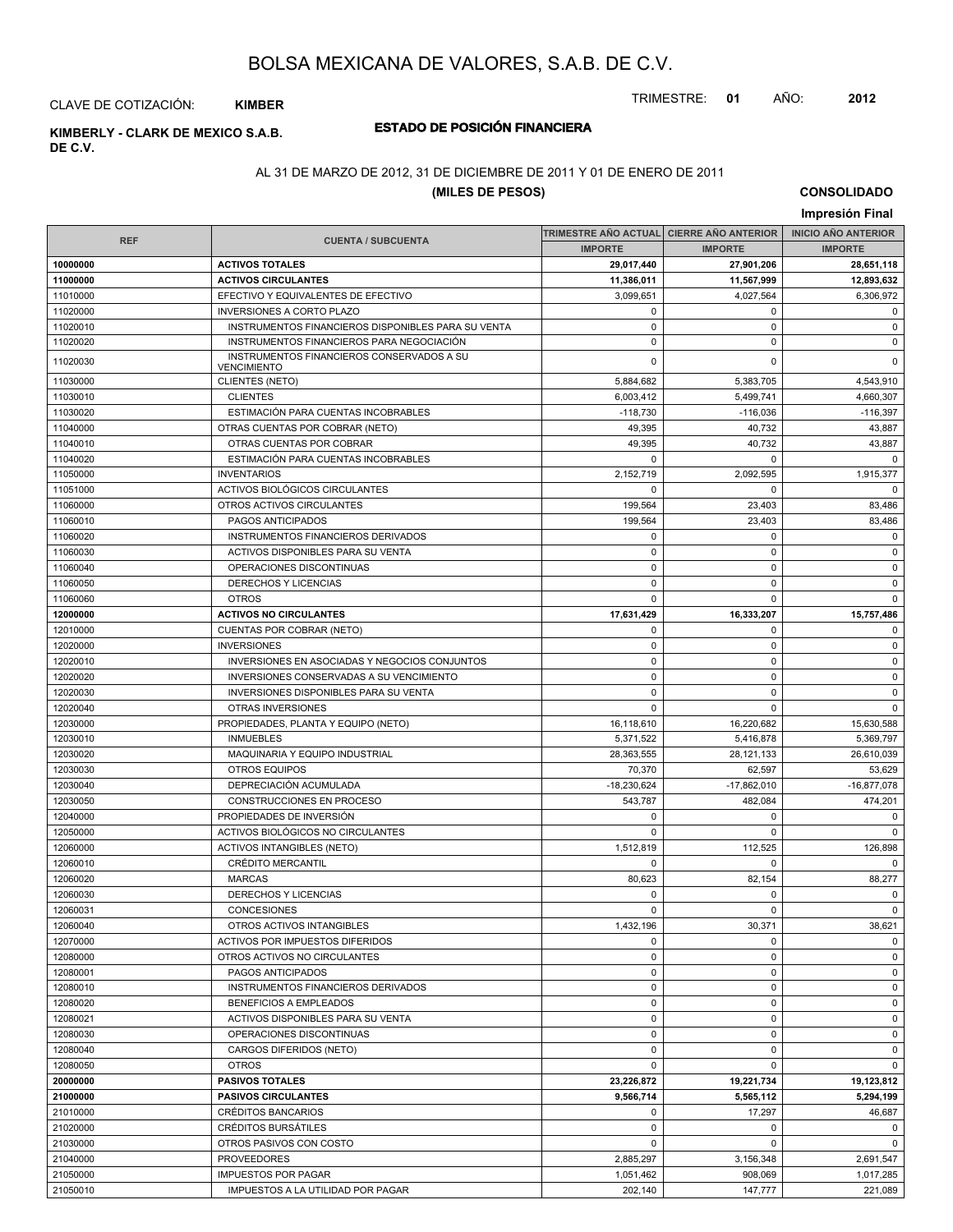TRIMESTRE: **01** AÑO: **2012**

#### CLAVE DE COTIZACIÓN: **KIMBER**

## **DE C.V.**

### **ESTADO DE POSICIÓN FINANCIERA KIMBERLY - CLARK DE MEXICO S.A.B.**

### AL 31 DE MARZO DE 2012, 31 DE DICIEMBRE DE 2011 Y 01 DE ENERO DE 2011

#### **(MILES DE PESOS)**

**CONSOLIDADO Impresión Final**

|            |                                                                                     |                | TRIMESTRE AÑO ACTUAL CIERRE AÑO ANTERIOR | <b>INICIO AÑO ANTERIOR</b> |
|------------|-------------------------------------------------------------------------------------|----------------|------------------------------------------|----------------------------|
| <b>REF</b> | <b>CUENTA / SUBCUENTA</b>                                                           | <b>IMPORTE</b> | <b>IMPORTE</b>                           | <b>IMPORTE</b>             |
| 21050020   | OTROS IMPUESTOS POR PAGAR                                                           | 849,322        | 760.292                                  | 796,196                    |
| 21060000   | OTROS PASIVOS CIRCULANTES                                                           | 5,629,955      | 1,483,398                                | 1,538,680                  |
| 21060010   | <b>INTERESES POR PAGAR</b>                                                          | 139.411        | 74.948                                   | 73,413                     |
| 21060020   | INSTRUMENTOS FINANCIEROS DERIVADOS                                                  | 0              | $\pmb{0}$                                | 0                          |
| 21060030   | <b>INGRESOS DIFERIDOS</b>                                                           | $\mathbf 0$    | $\mathbf 0$                              | $\mathbf 0$                |
| 21060050   | <b>BENEFICIOS A EMPLEADOS</b>                                                       | 858,115        | 718,000                                  | 785,784                    |
| 21060060   | <b>PROVISIONES</b>                                                                  | 626,280        | 470.730                                  | 479,614                    |
| 21060061   | PASIVOS RELACIONADOS CON ACTIVOS DISPONIBLES PARA SU<br><b>VENTA CIRCULANTES</b>    | 0              | 0                                        | $\mathbf 0$                |
| 21060070   | OPERACIONES DISCONTINUAS                                                            | $\mathbf 0$    | $\pmb{0}$                                | $\mathbf 0$                |
| 21060080   | <b>OTROS</b>                                                                        | 4,006,149      | 219,720                                  | 199,869                    |
| 22000000   | <b>PASIVOS NO CIRCULANTES</b>                                                       | 13,660,158     | 13,656,622                               | 13,829,613                 |
| 22010000   | <b>CRÉDITOS BANCARIOS</b>                                                           | $\mathbf 0$    | $\Omega$                                 | 15,364                     |
| 22020000   | <b>CRÉDITOS BURSÁTILES</b>                                                          | 11,250,000     | 11,250,000                               | 11,250,000                 |
| 22030000   | OTROS PASIVOS CON COSTO                                                             | $\mathbf 0$    | $\Omega$                                 | $\mathbf 0$                |
| 22040000   | PASIVOS POR IMPUESTOS DIFERIDOS                                                     | 2,016,619      | 2,031,191                                | 2,245,202                  |
| 22050000   | OTROS PASIVOS NO CIRCULANTES                                                        | 393,539        | 375,431                                  | 319,047                    |
| 22050010   | INSTRUMENTOS FINANCIEROS DERIVADOS                                                  | 165,763        | 155,309                                  | 102,551                    |
| 22050020   | <b>INGRESOS DIFERIDOS</b>                                                           | $\mathbf 0$    | $\mathbf 0$                              | $\mathbf 0$                |
| 22050040   | <b>BENEFICIOS A EMPLEADOS</b>                                                       | 44,227         | 36,573                                   | $\pmb{0}$                  |
| 22050050   | <b>PROVISIONES</b>                                                                  | $\mathbf 0$    | 0                                        | $\mathbf 0$                |
| 22050051   | PASIVOS RELACIONADOS CON ACTIVOS DISPONIBLES PARA SU<br><b>VENTA NO CIRCULANTES</b> | 0              | $\Omega$                                 | $\mathbf 0$                |
| 22050060   | OPERACIONES DISCONTINUAS                                                            | $\mathbf 0$    | $\Omega$                                 | $\mathbf 0$                |
| 22050070   | <b>OTROS</b>                                                                        | 183,549        | 183,549                                  | 216,496                    |
| 30000000   | <b>CAPITAL CONTABLE</b>                                                             | 5,790,568      | 8,679,472                                | 9,527,306                  |
| 30010000   | CAPITAL CONTABLE DE LA PARTICIPACIÓN CONTROLADORA                                   | 5,790,568      | 8,679,472                                | 9,527,306                  |
| 30030000   | CAPITAL SOCIAL                                                                      | 2,925,211      | 2,926,238                                | 2,954,415                  |
| 30040000   | ACCIONES RECOMPRADAS                                                                | $\mathbf 0$    | $\Omega$                                 | $\mathbf 0$                |
| 30050000   | PRIMA EN EMISIÓN DE ACCIONES                                                        | $\mathbf 0$    | $\Omega$                                 | $\mathbf 0$                |
| 30060000   | APORTACIONES PARA FUTUROS AUMENTOS DE CAPITAL                                       | $\mathbf 0$    | $\Omega$                                 | $\mathbf 0$                |
| 30070000   | OTRO CAPITAL CONTRIBUIDO                                                            | $\mathbf 0$    | $\Omega$                                 | $\mathbf 0$                |
| 30080000   | UTILIDADES RETENIDAS (PERDIDAS ACUMULADAS)                                          | 3,026,934      | 5,907,494                                | 6,644,677                  |
| 30080010   | <b>RESERVA LEGAL</b>                                                                | 2,193          | 2,193                                    | 2,193                      |
| 30080020   | <b>OTRAS RESERVAS</b>                                                               | $\Omega$       | $\Omega$                                 | $\Omega$                   |
| 30080030   | RESULTADOS DE EJERCICIOS ANTERIORES                                                 | 2,094,204      | 2,346,509                                | 6,642,484                  |
| 30080040   | <b>RESULTADO DEL EJERCICIO</b>                                                      | 930.537        | 3.558.792                                | $\mathbf 0$                |
| 30080050   | <b>OTROS</b>                                                                        | $\mathbf 0$    | $\pmb{0}$                                | $\mathbf 0$                |
| 30090000   | OTROS RESULTADOS INTEGRALES ACUMULADOS (NETOS DE<br><b>IMPUESTOS</b> )              | $-161,577$     | $-154,260$                               | $-71,786$                  |
| 30090010   | GANANCIAS POR REVALUACIÓN DE PROPIEDADES                                            | $\mathbf 0$    | $\Omega$                                 | $\mathbf 0$                |
| 30090020   | GANANCIAS (PERDIDAS) ACTUARIALES POR OBLIGACIONES<br><b>LABORALES</b>               | $-45,543$      | $-45,543$                                | 0                          |
| 30090030   | RESULTADO POR CONVERSIÓN DE MONEDAS EXTRANJERAS                                     | 0              | 0                                        | $\mathbf 0$                |
| 30090040   | CAMBIOS EN LA VALUACIÓN DE ACTIVOS FINANCIEROS<br>DISPONIBLES PARA SU VENTA         | $\mathbf 0$    | $\Omega$                                 | $\mathbf 0$                |
| 30090050   | CAMBIOS EN LA VALUACIÓN DE INSTRUMENTOS FINANCIEROS<br><b>DERIVADOS</b>             | $-116,034$     | $-108,717$                               | $-71,786$                  |
| 30090060   | CAMBIOS EN EL VALOR RAZONABLE DE OTROS ACTIVOS                                      | $\pmb{0}$      | $\pmb{0}$                                | $\mathbf 0$                |
| 30090070   | PARTICIPACIÓN EN OTROS RESULTADOS INTEGRALES DE<br>ASOCIADAS Y NEGOCIOS CONJUNTOS   | $\mathbf 0$    | $\Omega$                                 | $\mathbf 0$                |
| 30090080   | OTROS RESULTADOS INTEGRALES                                                         | $\Omega$       | $\mathbf 0$                              | $\mathbf 0$                |
| 30020000   | CAPITAL CONTABLE DE LA PARTICIPACIÓN NO CONTROLADORA                                | $\mathbf 0$    | $\mathbf 0$                              | $\mathbf 0$                |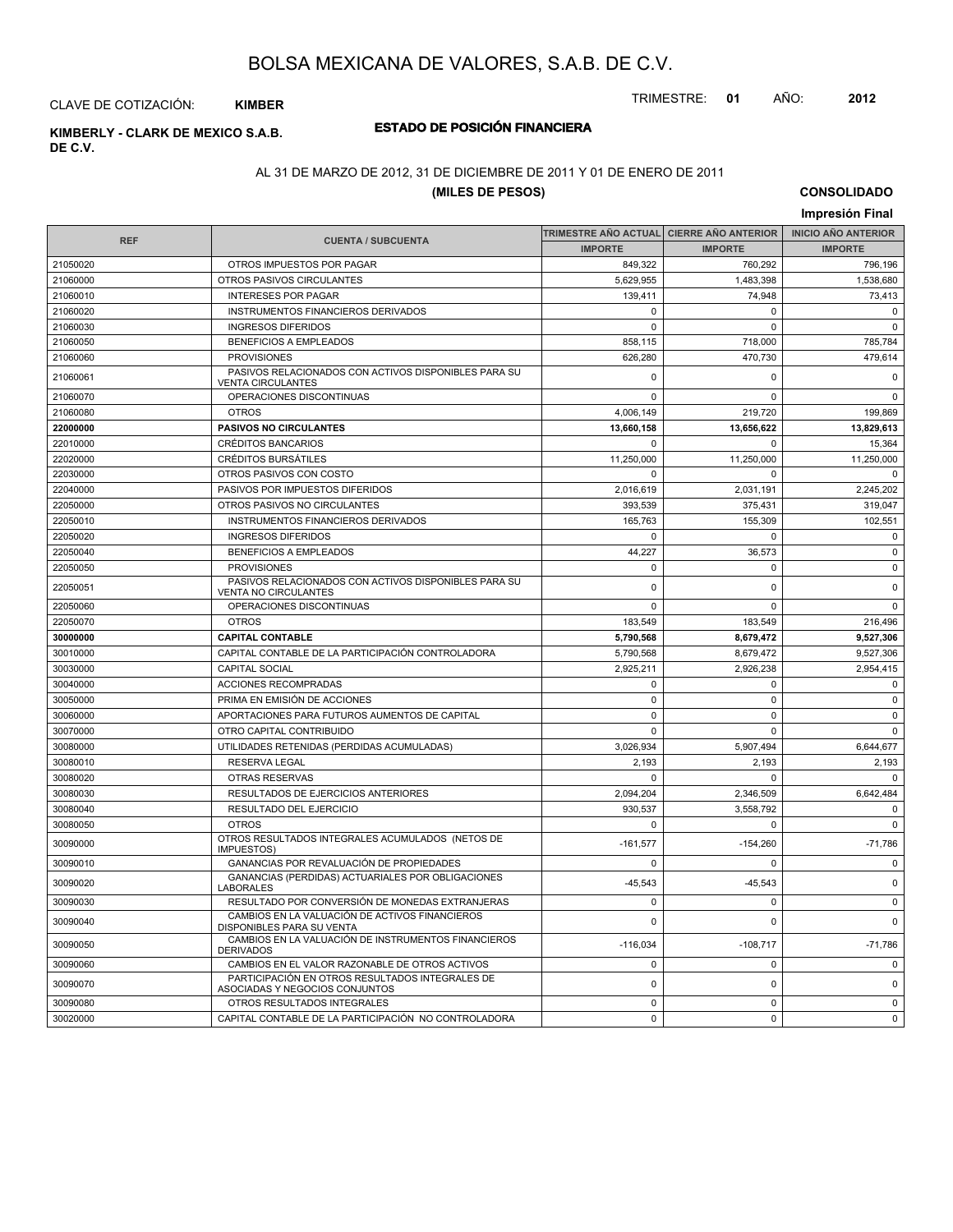TRIMESTRE: **01** AÑO: **2012**

#### CLAVE DE COTIZACIÓN: **KIMBER**

# **DE C.V.**

### **ESTADO DE POSICIÓN FINANCIERA KIMBERLY - CLARK DE MEXICO S.A.B. DATOS INFORMATIVOS**

### AL 31 DE MARZO DE 2012, 31 DE DICIEMBRE DE 2011 Y 01 DE ENERO DE 2011

#### **(MILES DE PESOS)**

#### **CONSOLIDADO Impresión Final**

| <b>REF</b> | <b>CONCEPTOS</b>                            | <b>TRIMESTRE AÑO ACTUAL</b> | <b>CIERRE AÑO ANTERIOR</b> | <b>INICIO AÑO ANTERIOR</b> |
|------------|---------------------------------------------|-----------------------------|----------------------------|----------------------------|
|            |                                             | <b>IMPORTE</b>              | <b>IMPORTE</b>             | <b>IMPORTE</b>             |
| 91000010   | PASIVOS MONEDA EXTRANJERA CORTO PLAZO       | 1,681,159                   | 1,798,565                  | 1,466,164                  |
| 91000020   | PASIVOS MONEDA EXTRANJERA LARGO PLAZO       |                             |                            | 15,364                     |
| 91000030   | CAPITAL SOCIAL NOMINAL                      | 8,603                       | 8,606                      | 8,704                      |
| 91000040   | CAPITAL SOCIAL POR ACTUALIZACIÓN            | 2,916,608                   | 2,917,632                  | 2,945,711                  |
| 91000050   | FONDOS PARA PENSIONES Y PRIMA DE ANTIGÜEDAD | 387,634                     | 375,619                    | 366,939                    |
| 91000060   | NUMERO DE FUNCIONARIOS (*)                  |                             | $\Omega$                   | $\Omega$                   |
| 91000070   | NUMERO DE EMPLEADOS (*)                     | 2,540                       | 2,535                      | 2,478                      |
| 91000080   | NUMERO DE OBREROS (*)                       | 4,838                       | 4.871                      | 4,525                      |
| 91000090   | NUMERO DE ACCIONES EN CIRCULACIÓN (*)       | 3, 153, 529, 125            | 3,154,646,145              | 3,185,022,945              |
| 91000100   | NUMERO DE ACCIONES RECOMPRADAS (*)          | 29,798,520                  | 70,581,900                 | 108.271.200                |
| 91000110   | EFECTIVO RESTRINGIDO (1)                    |                             | $\Omega$                   | $^{\circ}$                 |
| 91000120   | DEUDA DE ASOCIADAS GARANTIZADA              |                             | $\mathbf 0$                | 0                          |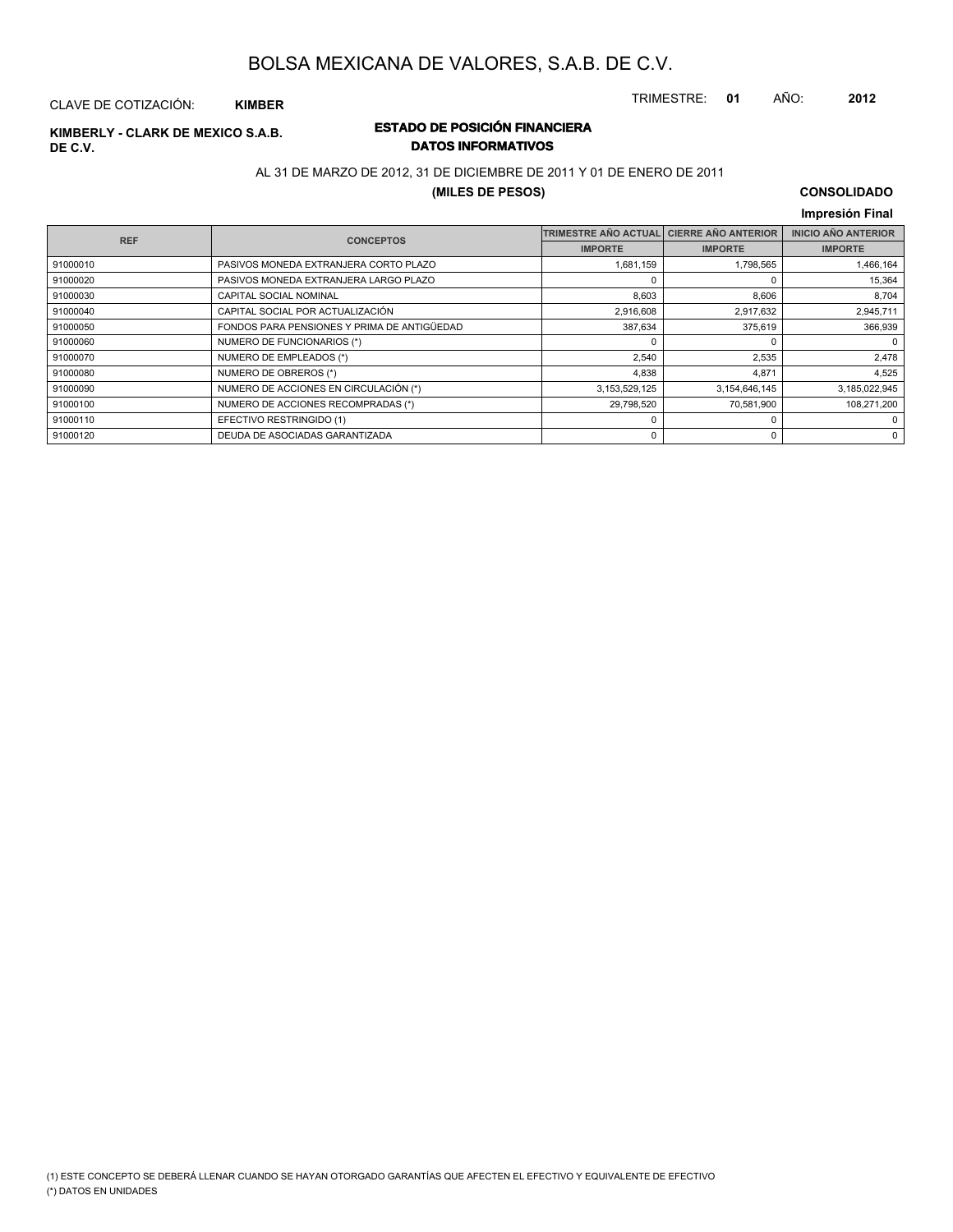**KIMBERLY - CLARK DE MEXICO S.A.B. DE C.V.** CLAVE DE COTIZACIÓN: **KIMBER** TRIMESTRE: **01** AÑO **2012**

#### **ESTADOS DE RESULTADOS INTEGRALES**

#### **CONSOLIDADO**

#### POR LOS PERIODOS DE TRES MESES TERMINADOS AL 31 DE MARZO DE 2012 Y 2011

|            | (MILES DE PESOS)                                                              |                   |                  |                     | Impresión Final  |
|------------|-------------------------------------------------------------------------------|-------------------|------------------|---------------------|------------------|
|            |                                                                               | <b>AÑO ACTUAL</b> |                  | <b>AÑO ANTERIOR</b> |                  |
| <b>REF</b> | <b>CUENTA / SUBCUENTA</b>                                                     | <b>ACUMULADO</b>  | <b>TRIMESTRE</b> | <b>ACUMULADO</b>    | <b>TRIMESTRE</b> |
| 40010000   | <b>INGRESOS NETOS</b>                                                         | 7,166,386         | 7,166,386        | 6,649,611           | 6,649,611        |
| 40010010   | <b>SERVICIOS</b>                                                              | $\mathbf 0$       | $\mathbf 0$      | $\mathbf 0$         | $\mathbf 0$      |
| 40010020   | <b>VENTA DE BIENES</b>                                                        | 7,166,386         | 7,166,386        | 6,649,611           | 6,649,611        |
| 40010030   | <b>INTERESES</b>                                                              | $\mathbf 0$       | $\Omega$         | $\mathbf 0$         | $\Omega$         |
| 40010040   | <b>REGALIAS</b>                                                               | $\mathbf 0$       | $\mathbf 0$      | $\mathbf 0$         | $\mathbf 0$      |
| 40010050   | <b>DIVIDENDOS</b>                                                             | $\mathbf 0$       | $\mathbf 0$      | $\mathbf 0$         | $\mathbf 0$      |
| 40010060   | ARRENDAMIENTO                                                                 | $\mathbf 0$       | $\mathbf 0$      | $\mathbf 0$         | $\mathsf 0$      |
| 40010061   | <b>CONSTRUCCIÓN</b>                                                           | $\mathbf 0$       | $\mathbf 0$      | $\mathbf 0$         | $\mathbf 0$      |
| 40010070   | <b>OTROS</b>                                                                  | $\Omega$          | $\Omega$         | $\Omega$            | $\Omega$         |
| 40020000   | <b>COSTO DE VENTAS</b>                                                        | 4,574,785         | 4,574,785        | 4,179,921           | 4,179,921        |
| 40021000   | UTILIDAD (PÉRDIDA) BRUTA                                                      | 2,591,601         | 2,591,601        | 2,469,690           | 2,469,690        |
| 40030000   | <b>GASTOS GENERALES</b>                                                       | 1,123,818         | 1,123,818        | 982,046             | 982,046          |
| 40040000   | UTILIDAD (PÉRDIDA) ANTES DE OTROS INGRESOS Y GASTOS, NETO                     | 1,467,783         | 1,467,783        | 1,487,644           | 1,487,644        |
| 40050000   | OTROS INGRESOS Y (GASTOS), NETO                                               | $\mathbf{0}$      | 0                | 0                   | 0                |
| 40060000   | UTILIDAD (PÉRDIDA) DE OPERACIÓN (*)                                           | 1,467,783         | 1,467,783        | 1,487,644           | 1,487,644        |
| 40070000   | <b>INGRESOS FINANCIEROS</b>                                                   | 104,421           | 104.421          | 88.389              | 88.389           |
| 40070010   | <b>INTERESES GANADOS</b>                                                      | 26,748            | 26,748           | 41,832              | 41,832           |
| 40070020   | UTILIDAD POR FLUCTUACIÓN CAMBIARIA, NETO                                      | 77,673            | 77,673           | 46,557              | 46,557           |
| 40070030   | UTILIDAD POR DERIVADOS, NETO                                                  | $\pmb{0}$         | $\mathbf 0$      | 0                   | 0                |
| 40070040   | UTILIDAD POR CAMBIOS EN VALOR RAZONABLE DE INSTRUMENTOS<br><b>FINANCIEROS</b> | $\mathbf 0$       | $\Omega$         | $\mathbf 0$         | $\mathbf 0$      |
| 40070050   | OTROS INGRESOS FINANCIEROS                                                    | $\mathbf 0$       | $\mathbf 0$      | $\mathbf 0$         | $\Omega$         |
| 40080000   | <b>GASTOS FINANCIEROS</b>                                                     | 202,378           | 202.378          | 200,353             | 200,353          |
| 40080010   | <b>INTERESES PAGADOS</b>                                                      | 202,378           | 202,378          | 200,353             | 200,353          |
| 40080020   | PÉRDIDA POR FLUCTUACIÓN CAMBIARIA, NETO                                       | $\mathbf 0$       | 0                | 0                   | 0                |
| 40080030   | PÉRDIDA POR DERIVADOS, NETO                                                   | $\mathbf 0$       | $\mathbf 0$      | $\mathbf 0$         | $\mathbf 0$      |
| 40080050   | PÉRDIDA POR CAMBIOS EN VALOR RAZONABLE DE INSTRUMENTOS<br><b>FINANCIEROS</b>  | $\mathsf 0$       | $\mathbf 0$      | $\mathbf 0$         | $\mathbf 0$      |
| 40080060   | <b>OTROS GASTOS FINANCIEROS</b>                                               | $\mathbf 0$       | $\Omega$         | $\mathbf 0$         | $\Omega$         |
| 40090000   | <b>INGRESOS (GASTOS) FINANCIEROS NETO</b>                                     | 97,957            | $-97,957$        | $-111,964$          | $-111,964$       |
| 40100000   | PARTICIPACIÓN EN LOS RESULTADOS DE ASOCIADAS Y NEGOCIOS<br><b>CONJUNTOS</b>   | $\mathbf 0$       | $\Omega$         | $\Omega$            | $\Omega$         |
| 40110000   | UTILIDAD (PÉRDIDA) ANTES DE IMPUESTOS A LA UTILIDAD                           | 1,369,826         | 1,369,826        | 1,375,680           | 1,375,680        |
| 40120000   | <b>IMPUESTOS A LA UTILIDAD</b>                                                | 439,289           | 439,289          | 416,863             | 416,863          |
| 40120010   | <b>IMPUESTO CAUSADO</b>                                                       | 439,289           | 439,289          | 507,880             | 507,880          |
| 40120020   | <b>IMPUESTO DIFERIDO</b>                                                      | $\Omega$          | $\Omega$         | $-91.017$           | $-91,017$        |
| 40130000   | UTILIDAD (PÉRDIDA) DE LAS OPERACIONES CONTINUAS                               | 930,537           | 930.537          | 958,817             | 958.817          |
| 40140000   | UTILIDAD (PÉRDIDA) DE LAS OPERACIONES DISCONTINUAS, NETO                      | $\mathbf 0$       | $\mathbf 0$      | $\mathbf 0$         | $\Omega$         |
| 40150000   | UTILIDAD (PÉRDIDA) NETA                                                       | 930,537           | 930,537          | 958,817             | 958,817          |
| 40160000   | PARTICIPACIÓN NO CONTROLADORA EN LA UTILIDAD (PÉRDIDA) NETA                   | $\mathbf 0$       | $\mathbf 0$      | 0                   | $\mathbf 0$      |
| 40170000   | PARTICIPACIÓN CONTROLADORA EN LA UTILIDAD (PÉRDIDA) NETA                      | 930,537           | 930,537          | 958,817             | 958,817          |
|            |                                                                               |                   |                  |                     |                  |
| 40180000   | UTILIDAD (PÉRDIDA) NETA BÁSICA POR ACCIÓN                                     | 0.30              | 0.30             | 0.30                | 0.30             |
| 40190000   | UTILIDAD (PÉRDIDA) NETA POR ACCIÓN DILUIDA                                    | $\mathbf 0$       | $\Omega$         | $\Omega$            | $\Omega$         |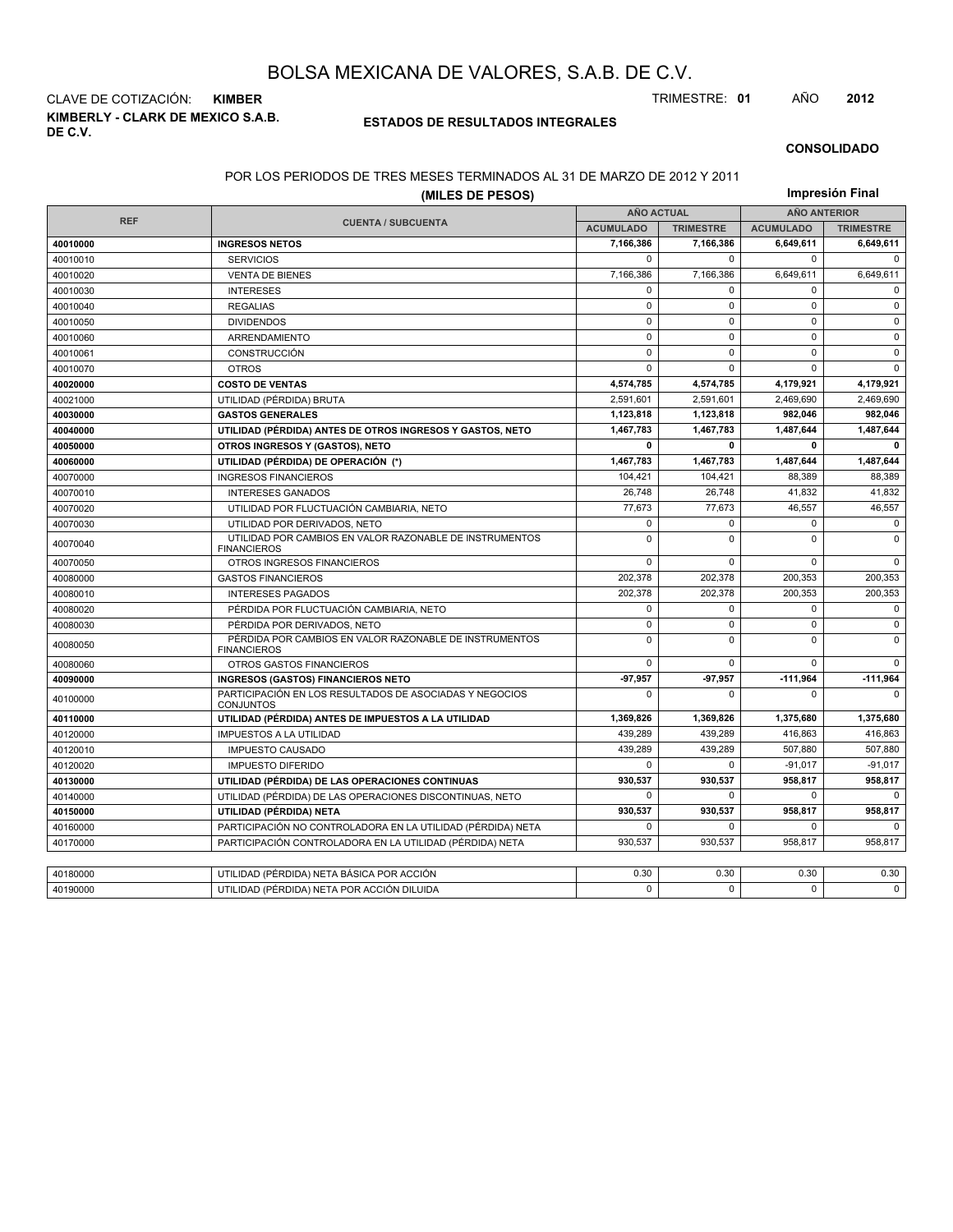**KIMBERLY - CLARK DE MEXICO S.A.B. DE C.V.** CLAVE DE COTIZACIÓN: **KIMBER** TRIMESTRE: **01** AÑO **2012**

<sup>40310000</sup> UTILIDAD (PÉRDIDA) INTEGRAL ATRIBUIBLE A LA PARTICIPACIÓN CONTROLADORA

#### **ESTADOS DE RESULTADOS INTEGRALES OTROS RESULTADOS INTEGRALES (NETOS DE**

#### **IMPUESTOS)**

POR LOS PERIODOS DE TRES MESES TERMINADOS AL 31 DE MARZO DE 2012 Y 2011

#### **(MILES DE PESOS)**

**Impresión Final**

923,220 923,220 991,390 991,390

|            |                                                                                                 |                                                                                                                                                                                                                                                                                                                                                                                                   |                  | <b>AÑO ANTERIOR</b> |          |
|------------|-------------------------------------------------------------------------------------------------|---------------------------------------------------------------------------------------------------------------------------------------------------------------------------------------------------------------------------------------------------------------------------------------------------------------------------------------------------------------------------------------------------|------------------|---------------------|----------|
| <b>REF</b> | <b>CUENTA / SUBCUENTA</b>                                                                       | <b>AÑO ACTUAL</b><br><b>TRIMESTRE</b><br><b>ACUMULADO</b><br><b>ACUMULADO</b><br>930,537<br>930,537<br>958,817<br>$\Omega$<br>$\Omega$<br>$\Omega$<br>0<br>0<br>0<br>$\Omega$<br>0<br>$\Omega$<br>$\Omega$<br>$\Omega$<br>$\Omega$<br>$\Omega$<br>$\Omega$<br>$\Omega$<br>$-7,317$<br>$-7.317$<br>32,573<br><sup>0</sup><br>U<br>$\Omega$<br>$\Omega$<br>0<br>0<br>$-7,317$<br>$-7,317$<br>32,573 | <b>TRIMESTRE</b> |                     |          |
| 40200000   | UTILIDAD (PÉRDIDA) NETA                                                                         |                                                                                                                                                                                                                                                                                                                                                                                                   |                  |                     | 958,817  |
|            | PARTIDAS QUE NO SERAN RECLASIFICADAS A RESULTADOS                                               |                                                                                                                                                                                                                                                                                                                                                                                                   |                  |                     |          |
| 40210000   | GANANCIAS POR REVALUACIÓN DE PROPIEDADES                                                        |                                                                                                                                                                                                                                                                                                                                                                                                   |                  |                     |          |
| 40220000   | GANANCIAS (PÉRDIDAS) ACTUARIALES POR OBLIGACIONES LABORALES                                     |                                                                                                                                                                                                                                                                                                                                                                                                   |                  |                     | $\Omega$ |
| 40220100   | PARTICIPACIÓN EN RESULTADOS POR REVALUACIÓN DE PROPIEDADES DE<br>ASOCIADAS Y NEGOCIOS CONJUNTOS |                                                                                                                                                                                                                                                                                                                                                                                                   |                  |                     |          |
|            | <b>PARTIDAS QUE PUEDEN SER RECLASIFICADAS SUBSECUENTEMENTE A</b><br><b>RESULTADOS</b>           |                                                                                                                                                                                                                                                                                                                                                                                                   |                  |                     |          |
| 40230000   | RESULTADO POR CONVERSIÓN DE MONEDAS EXTRANJERAS                                                 |                                                                                                                                                                                                                                                                                                                                                                                                   |                  |                     | $\Omega$ |
| 40240000   | CAMBIOS EN LA VALUACIÓN DE ACTIVOS FINANCIEROS DISPONIBLES PARA<br><b>SU VENTA</b>              |                                                                                                                                                                                                                                                                                                                                                                                                   |                  |                     |          |
| 40250000   | CAMBIOS EN LA VALUACIÓN DE INSTRUMENTOS FINANCIEROS DERIVADOS                                   |                                                                                                                                                                                                                                                                                                                                                                                                   |                  |                     | 32,573   |
| 40260000   | CAMBIOS EN EL VALOR RAZONABLE DE OTROS ACTIVOS                                                  |                                                                                                                                                                                                                                                                                                                                                                                                   |                  |                     |          |
| 40270000   | PARTICIPACIÓN EN OTROS RESULTADOS INTEGRALES DE ASOCIADAS Y<br>NEGOCIOS CONJUNTOS               |                                                                                                                                                                                                                                                                                                                                                                                                   |                  |                     | $\Omega$ |
| 40280000   | OTROS RESULTADOS INTEGRALES                                                                     |                                                                                                                                                                                                                                                                                                                                                                                                   |                  |                     | 0        |
| 40290000   | TOTAL DE OTROS RESULTADOS INTEGRALES                                                            |                                                                                                                                                                                                                                                                                                                                                                                                   |                  |                     | 32,573   |
|            |                                                                                                 |                                                                                                                                                                                                                                                                                                                                                                                                   |                  |                     |          |
| 40300000   | UTILIDAD (PÉRDIDA) INTEGRAL                                                                     | 923.220                                                                                                                                                                                                                                                                                                                                                                                           | 923,220          | 991,390             | 991,390  |
| 40320000   | UTILIDAD (PÉRDIDA) INTEGRAL ATRIBUIBLE A LA PARTICIPACIÓN NO<br><b>CONTROLADORA</b>             |                                                                                                                                                                                                                                                                                                                                                                                                   |                  | n                   |          |

**CONSOLIDADO**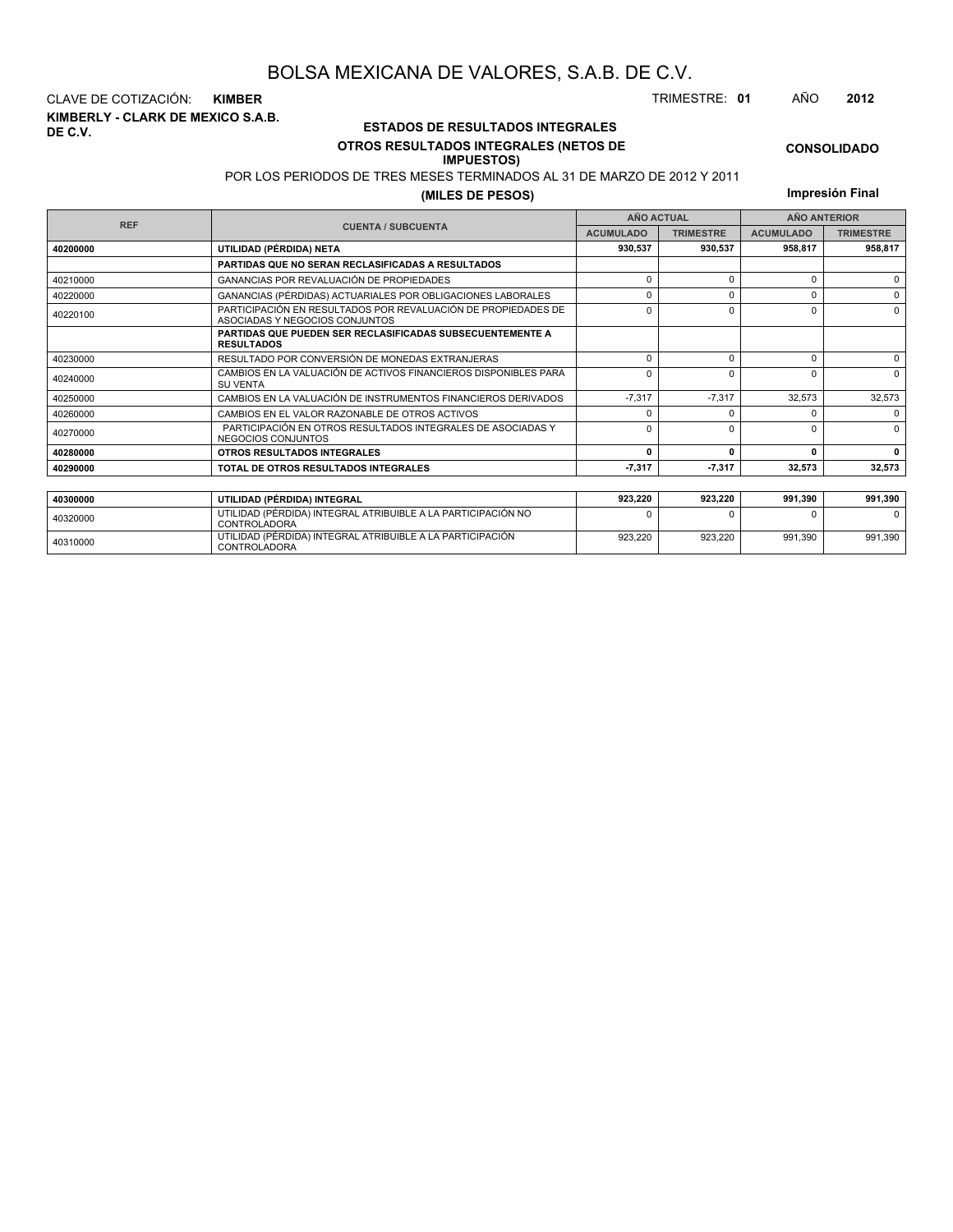**KIMBERLY - CLARK DE MEXICO S.A.B. DE C.V.** CLAVE DE COTIZACIÓN: **KIMBER** TRIMESTRE: **01** AÑO **2012**

#### **ESTADOS DE RESULTADOS INTEGRALES DATOS INFORMATIVOS**

#### **CONSOLIDADO**

**Impresión Final**

#### POR LOS PERIODOS DE TRES MESES TERMINADOS AL 31 DE MARZO DE 2012 Y 2011

#### **(MILES DE PESOS)**

92000020 PTU CAUSADA 143,796 143,796 142,149 142,149

| <b>REF</b> |                                       | ANO ACTUAL       |                  | AÑO ANTERIOR     |                  |  |
|------------|---------------------------------------|------------------|------------------|------------------|------------------|--|
|            | <b>CUENTA / SUBCUENTA</b>             | <b>ACUMULADO</b> | <b>TRIMESTRE</b> | <b>ACUMULADO</b> | <b>TRIMESTRE</b> |  |
| 92000010   | DEPRECIACIÓN Y AMORTIZACIÓN OPERATIVA | 388,751          | 388.751          | 341.741          | 341,741          |  |
|            |                                       |                  |                  |                  |                  |  |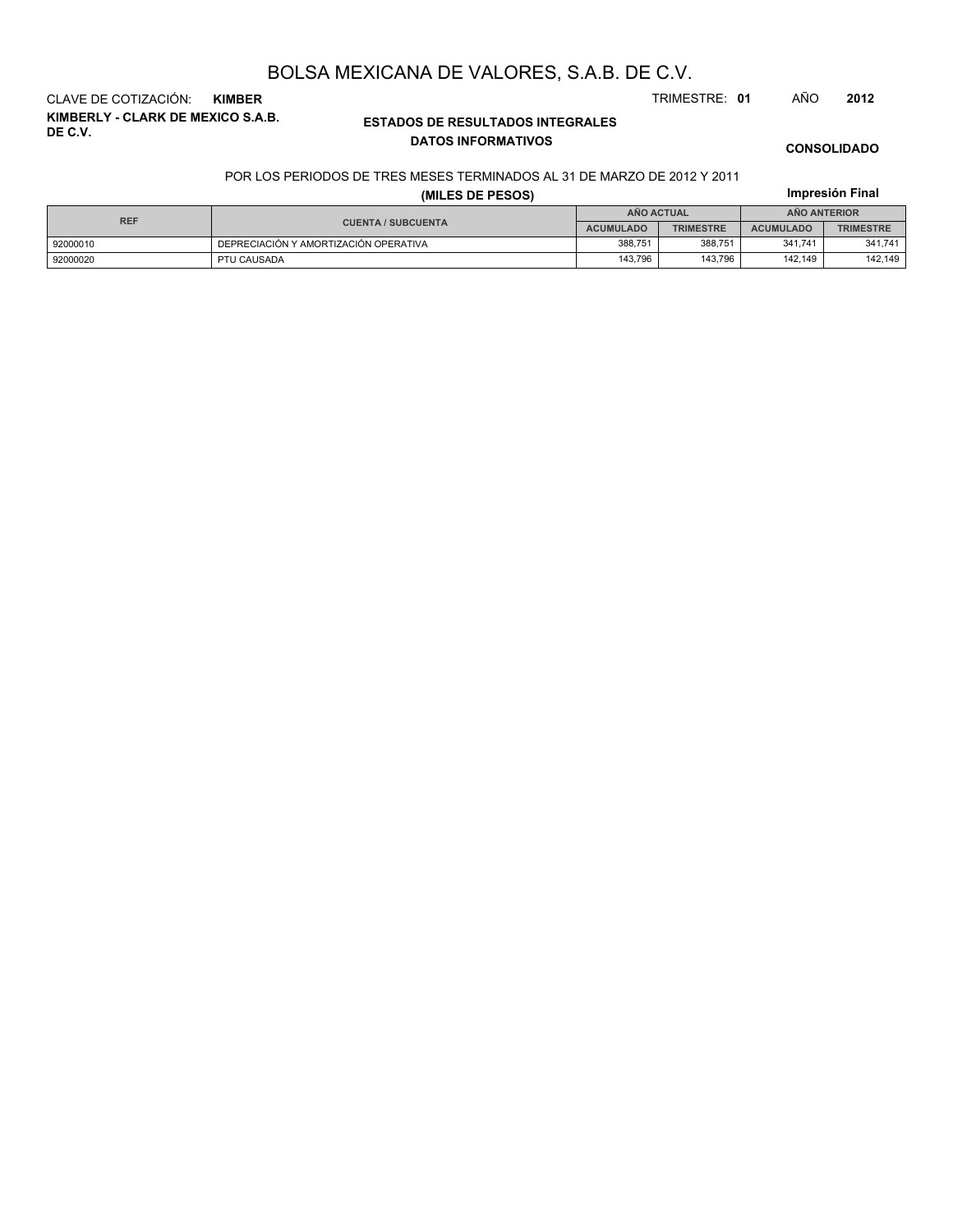(\*) DEFINIRA CADA EMPRESA (\*\*) INFORMACIÓN ULTIMOS 12 MESES, para las emisoras

## BOLSA MEXICANA DE VALORES, S.A.B. DE C.V.

**KIMBERLY - CLARK DE MEXICO S.A.B. DE C.V.** CLAVE DE COTIZACIÓN: **KIMBER** TRIMESTRE: **01** AÑO **2012**

### **ESTADOS DE RESULTADOS INTEGRALES DATOS INFORMATIVOS (12 MESES)**

**CONSOLIDADO**

#### POR LOS PERIODOS DE TRES MESES TERMINADOS AL 31 DE MARZO DE 2012 Y 2011

**(MILES DE PESOS)**

|  | Impresión Final |  |
|--|-----------------|--|
|  |                 |  |

| <b>REF</b> |                                                              | AÑO           |                 |  |  |
|------------|--------------------------------------------------------------|---------------|-----------------|--|--|
|            | <b>CUENTA / SUBCUENTA</b>                                    | <b>ACTUAL</b> | <b>ANTERIOR</b> |  |  |
| 92000030   | INGRESOS NETOS (**)                                          | 27.249.158    |                 |  |  |
| 92000040   | UTILIDAD (PÉRDIDA) DE OPERACIÓN (**)                         | 5.762.325     |                 |  |  |
| 92000050   | PARTICIPACIÓN CONTROLADORA EN LA UTILIDAD (PÉRDIDA) NETA(**) | 3.530.512     |                 |  |  |
| 92000060   | UTILIDAD (PÉRDIDA) NETA (**)                                 | 3.530.512     |                 |  |  |
| 92000070   | DEPRECIACIÓN Y AMORTIZACIÓN OPERATIVA (**)                   | 1,391,171     |                 |  |  |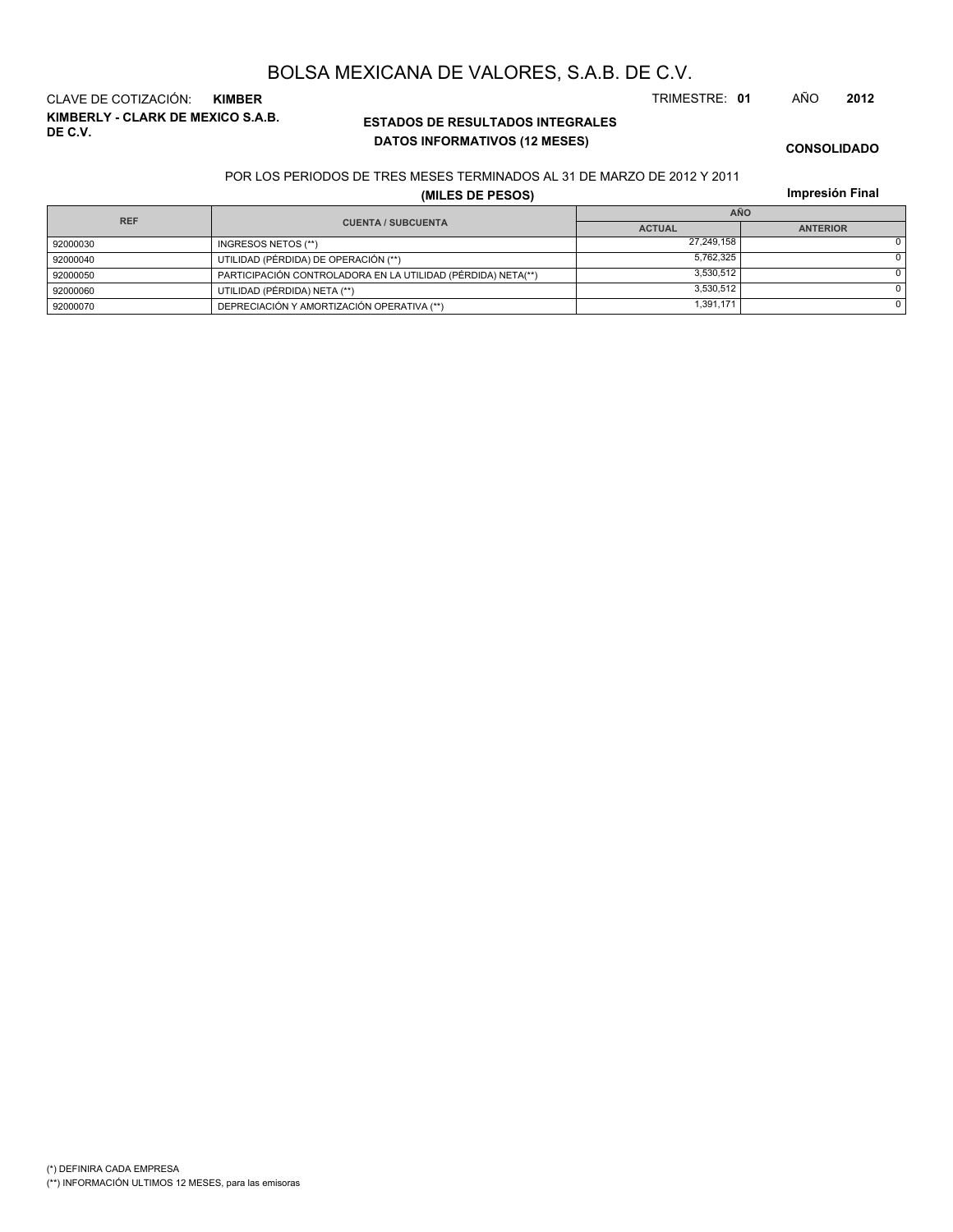TRIMESTRE: **01** AÑO: **2012**

#### CLAVE DE COTIZACIÓN: **KIMBER**

**INDIRECTO) KIMBERLY - CLARK DE MEXICO S.A.B. DE C.V.**

# **ESTADOS DE FLUJOS DE EFECTIVO (METODO**

#### AL 31 DE MARZO DE 2012 Y 2011

#### **(MILES DE PESOS)**

**CONSOLIDADO**

#### **IMPRESIÓN FINAL AND SUBCUENTA**<br> **IMPORTE TRIMESTRE AÑO ACTUAL IMPORTE IMPORTE REF TRIMESTRE AÑO ANTERIOR IMPORTE ACTIVIDADES DE OPERACIÓN 50010000 UTILIDAD (PÉRDIDA) NETA ANTES DE IMPUESTOS A LA UTILIDAD 1,369,826 1,375,680** 50020000 +(-) PARTIDAS SIN IMPACTO EN EL EFECTIVO 0 0 50020010 + ESTIMACIÓN DEL PERIODO 0 0 50020020 +PROVISIÓN DEL PERIODO 0 0 50020030 + (-) OTRAS PARTIDAS NO REALIZADAS 0 0 50030000 +(-) PARTIDAS RELACIONADAS CON ACTIVIDADES DE INVERSIÓN 284,330 253,352 50030010 + DEPRECIACIÓN Y AMORTIZACIÓN DEL PERIODO 388,751 341,741 50030020 (-) + UTILIDAD O PERDIDA EN VENTA DE PROPIEDADES PLANTA Y EQUIPO 0 0 50030030 +(-) PÉRDIDA (REVERSIÓN) POR DETERIORO 0 0 50030040 (-)+PARTICIPACIÓN EN ASOCIADAS Y NEGOCIOS CONJUNTOS 0 0 50030050 (-)DIVIDENDOS COBRADOS 0 0 50030060 (-)INTERESES A FAVOR -26,748 -41,832 50030070 (-)FLUCTUACIÓN CAMBIARIA -77,673 -46,557 50030080 (-) +OTRAS PARTIDAS 0 0 50040000 +(-) PARTIDAS RELACIONADAS CON ACTIVIDADES DE FINANCIAMIENTO 202,378 200,353 50040010 (+)INTERESES DEVENGADOS 202,378 200,353 50040020 (+)FLUCTUACIÓN CAMBIARIA 0 0 50040030 (+)OPERACIONES FINANCIERAS DE DERIVADOS 0 0 50040040 + (-) OTRAS PARTIDAS 0 0 **50050000 FLUJO DERIVADO DEL RESULTADO ANTES DE IMPUESTOS A LA UTILIDAD 1,856,534 1,829,385** 50060000 FLUJOS GENERADOS O UTILIZADOS EN LA OPERACIÓN -766,452 -756,523 50060010 + (-) DECREMENTO (INCREMENTO) EN CLIENTES -579,669 -491,729 50060020 + (-) DECREMENTO (INCREMENTO) EN INVENTARIOS 76.862 76.862 -88.411 50060030 0 0 + (-) DECREMENTO (INCREMENTO) EN OTRAS CUENTAS POR COBRAR Y OTROS ACTIVOS **CIRCULANTES** 50060040 + (-) INCREMENTO (DECREMENTO) EN PROVEEDORES -236,002 150,057 50060050 + (-) INCREMENTO (DECREMENTO) EN OTROS PASIVOS + (2005) 255,481 (355,481 106,932  $+(.)\text{IMPUESTOS A LA UTILIDAD PAGADOS O DEVUELTOS}\tag{383,124} \tag{333,372}$ **50070000 FLUJOS NETOS DE EFECTIVO DE ACTIVIDADES DE OPERACIÓN 1,090,082 1,072,862 ACTIVIDADES DE INVERSIÓN** 50080000 FLUJOS NETOS DE EFECTIVO DE ACTIVIDADES DE INVERSIÓN -1,836,008 -1,062,448 50080010 (-)INVERSIONES CON CARÁCTER PERMANENTE 0 0 50080020 +DISPOSICIONES DE INVERSIONES CON CARÁCTER PERMANENTE 0 0 50080030 (-)INVERSION EN PROPIEDADES, PLANTA Y EQUIPO -225,320 -225,320 -1,104,661 50080040 +VENTA DE PROPIEDADES, PLANTA Y EQUIPO 104 381 50080050 (-) INVERSIONES TEMPORALES 0 0 50080060 +DISPOSICION DE INVERSIONES TEMPORALES 0 0 50080070 (-)INVERSION EN ACTIVOS INTANGIBLES 0 0 50080080 +DISPOSICION DE ACTIVOS INTANGIBLES 0 0 50080090 (-)ADQUISICIONES DE NEGOCIOS -1,637,540 0 50080100 +DISPOSICIONES DE NEGOCIOS 0 0 50080110 +DIVIDENDOS COBRADOS 0 0 50080120 +INTERESES COBRADOS 26,748 41,832 50080130 +(-) DECREMENTO (INCREMENTO) ANTICIPOS Y PRESTAMOS A TERCEROS 0 0 50080140 + (-) OTRAS PARTIDAS 0 0 **ACTIVIDADES DE FINANCIAMIENTO** 50090000 FLUJOS NETOS DE EFECTIVO DE ACTIVIDADES DE FINANCIAMIENTO -181,987 -278,087 50090010 + FINANCIAMIENTOS BANCARIOS 0 0 50090020 + FINANCIAMIENTOS BURSÁTILES 0 0 50090030 + OTROS FINANCIAMIENTOS 0 0 50090040 (-) AMORTIZACIÓN DE FINANCIAMIENTOS BANCARIOS -15,922 -15,922 -15,922 -15,922 -15,922 -15,922 -15,922 50090050 (-) AMORTIZACIÓN DE FINANCIAMIENTOS BURSÁTILES 0 0 50090060 (-) AMORTIZACIÓN DE OTROS FINANCIAMIENTOS 0 0 50090070 + (-) INCREMENTO (DECREMENTO) EN EL CAPITAL SOCIAL 0 0 50090080 (-) DIVIDENDOS PAGADOS 0 0 50090090 + PRIMA EN EMISIÓN DE ACCIONES de la componentación de la componentación de la componentación de la c 50090100 + APORTACIONES PARA FUTUROS AUMENTOS DE CAPITAL 0 0 50090110 | (-)INTERESES PAGADOS -137,912 | -137,829 50090120 (-)RECOMPRA DE ACCIONES -27,889 -130,881 50090130 + (-) OTRAS PARTIDAS -264 -1,578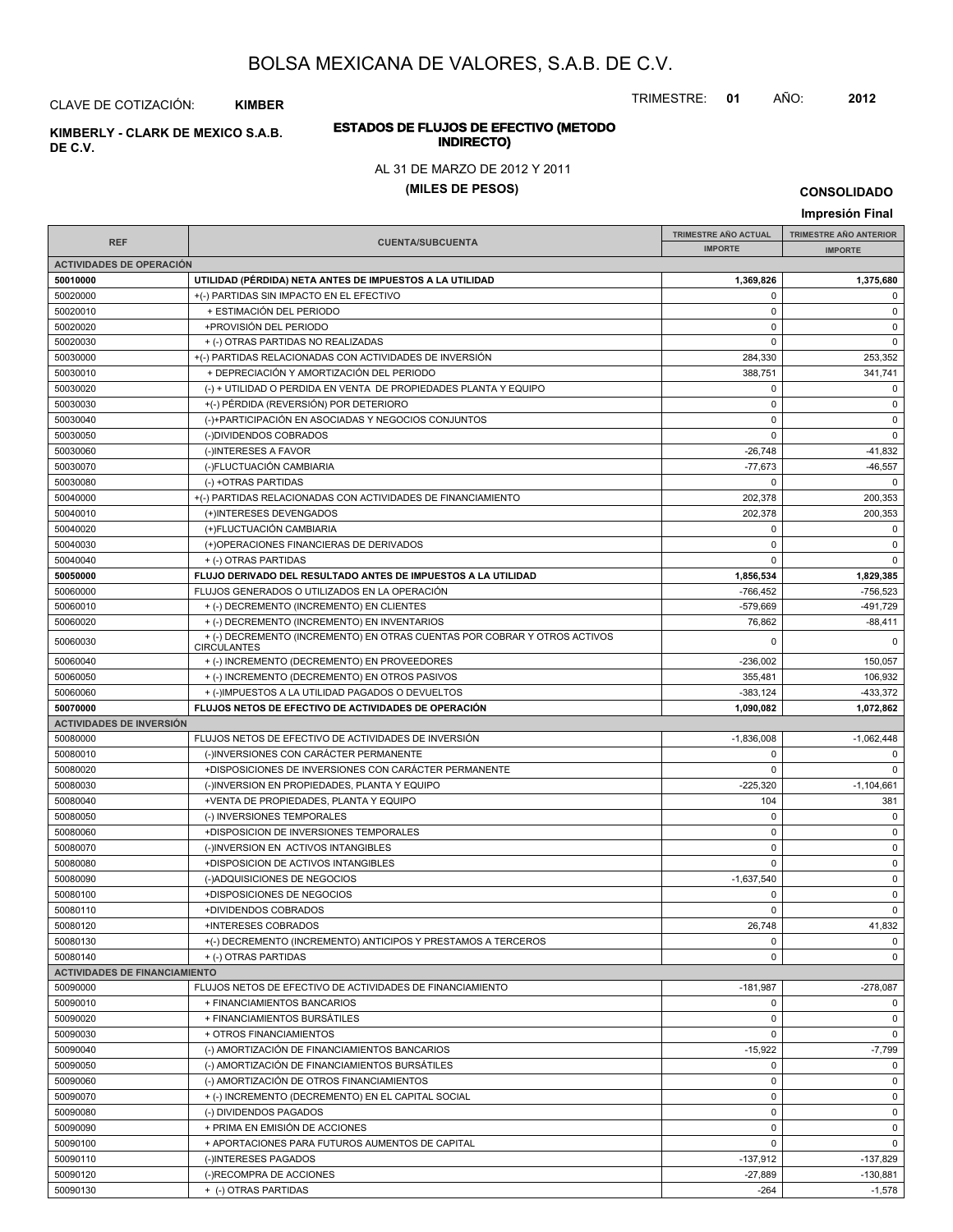TRIMESTRE: **01** AÑO: **2012**

### CLAVE DE COTIZACIÓN: **KIMBER**

## **INDIRECTO) KIMBERLY - CLARK DE MEXICO S.A.B. DE C.V.**

# **ESTADOS DE FLUJOS DE EFECTIVO (METODO**

#### AL 31 DE MARZO DE 2012 Y 2011

#### **(MILES DE PESOS)**

**CONSOLIDADO**

|                                       | <b>TRIMESTRE AÑO ACTUAL</b>                                     | <b>TRIMESTRE AÑO ANTERIOR</b> |                |
|---------------------------------------|-----------------------------------------------------------------|-------------------------------|----------------|
| <b>REF</b><br><b>CUENTA/SUBCUENTA</b> |                                                                 | <b>IMPORTE</b>                | <b>IMPORTE</b> |
| 50100000                              | INCREMENTO (DISMINUCION) DE EFECTIVO Y EQUIVALENTES DE EFECTIVO | $-927.913$                    | -267.673       |
| 50110000                              | CAMBIOS EN EL VALOR DEL EFECTIVO Y EQUIVALENTES DE EFECTIVO     |                               |                |
| 50120000                              | EFECTIVO Y EQUIVALENTES DE EFECTIVO AL PRINCIPIO DEL PERIODO    | 4.027.564                     | 6,306,972      |
| 50130000                              | EFECTIVO Y EQUIVALENTES DE EFECTIVO AL FINAL DEL PERIODO        | 3.099.651                     | 6,039,299      |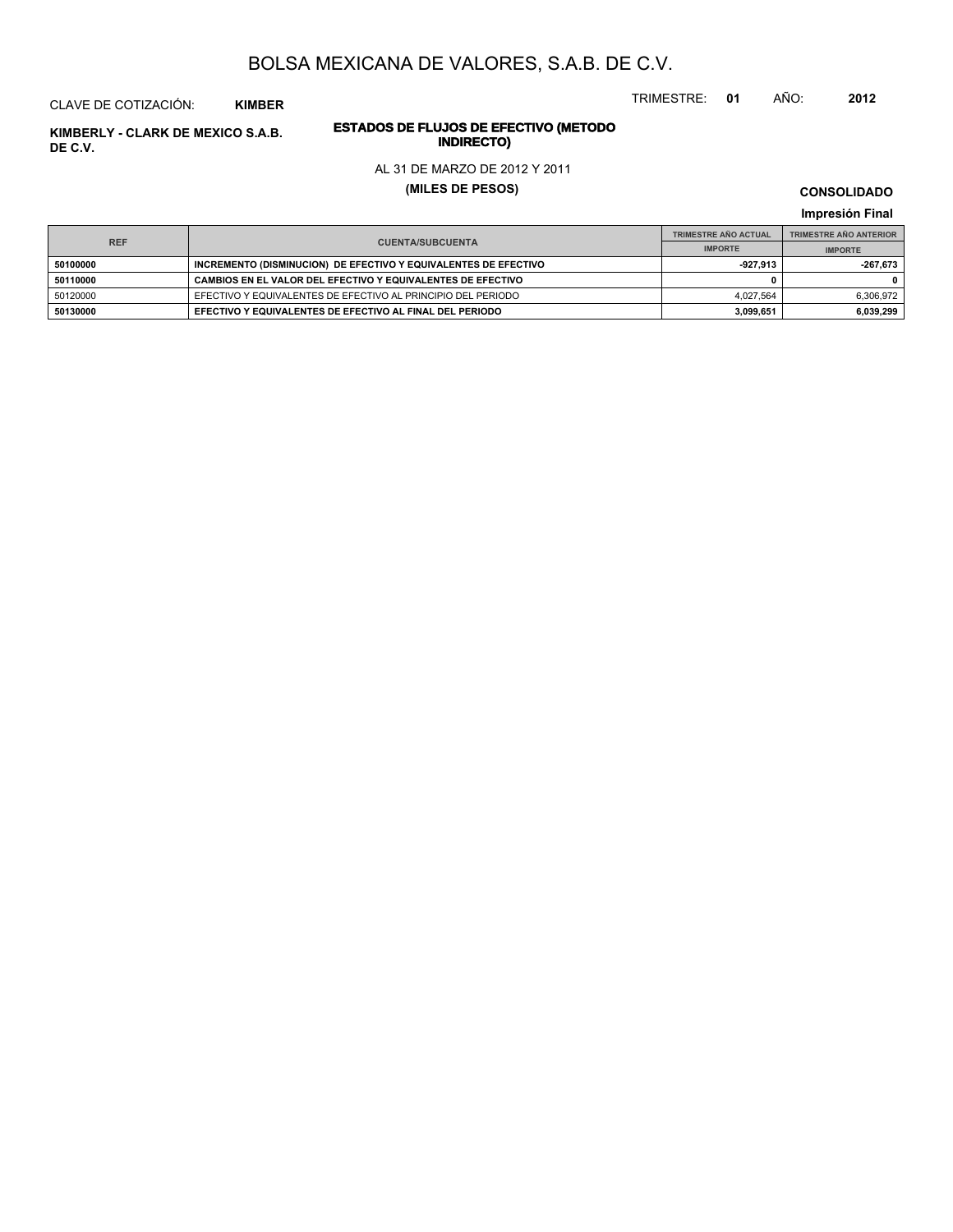CLAVE DE COTIZACIÓN:**KIMBER**: KIMBER TRIMESTRE:

**KIMBERLY - CLARK DE MEXICO S.A.B. DE C.V.**

#### **ESTADOS DE VARIACIONES EN EL CAPITALCONTABLE(MILES DE PESOS)**

TRIMESTRE: 01 AÑO: **<sup>2012</sup>**

**CONSOLIDADO**

|                                                                     |                       |                                       |                                                         | <b>APORTACIONES</b>                                         |                                           |                 | UTILIDADES O PÉRDIDAS<br><b>ACUMULADAS</b>                               | <b>OTROS</b><br><b>RESULTADOS</b>                                        |                                             |                                                          |                                            |
|---------------------------------------------------------------------|-----------------------|---------------------------------------|---------------------------------------------------------|-------------------------------------------------------------|-------------------------------------------|-----------------|--------------------------------------------------------------------------|--------------------------------------------------------------------------|---------------------------------------------|----------------------------------------------------------|--------------------------------------------|
| <b>CONCEPTOS</b>                                                    | <b>CAPITAL SOCIAL</b> | <b>ACCIONES</b><br><b>RECOMPRADAS</b> | <b>PRIMA EN</b><br><b>EMISIÓN DE</b><br><b>ACCIONES</b> | <b>PARA FUTUROS</b><br><b>AUMENTOS DE</b><br><b>CAPITAL</b> | <b>OTRO CAPITAL</b><br><b>CONTRIBUIDO</b> | <b>RESERVAS</b> | <b>UTILIDADES</b><br><b>RETENIDAS</b><br>(PÉRDIDAS<br><b>ACUMULADAS)</b> | <b>INTEGRALES</b><br><b>ACUMULADOS</b><br>(NETOS DE<br><b>IMPUESTOS)</b> | <b>PARTICIPACIÓN</b><br><b>CONTROLADORA</b> | <b>PARTICIPACIÓN</b><br><b>NO</b><br><b>CONTROLADORA</b> | <b>TOTAL DE CAPITAL</b><br><b>CONTABLE</b> |
| SALDO INICIAL AL 1 DE ENERO DEL 2011                                | 2,954,415             |                                       |                                                         |                                                             | $\mathbf{0}$                              | $\Omega$        | 6,644,677                                                                | $-71,786$                                                                | 9,527,306                                   | $\pmb{0}$                                                | 9,527,306                                  |
| AJUSTES RETROSPECTIVOS                                              | C                     |                                       |                                                         |                                                             |                                           |                 |                                                                          | $\Omega$                                                                 | 0                                           | $\Omega$                                                 |                                            |
| APLICACIÓN DE OTROS RESULTADOS<br>INTEGRALES A UTILIDADES RETENIDAS |                       |                                       |                                                         |                                                             |                                           |                 |                                                                          |                                                                          | $\Omega$                                    |                                                          |                                            |
| CONSTITUCIÓN DE RESERVAS                                            |                       |                                       |                                                         |                                                             |                                           |                 |                                                                          |                                                                          | $\Omega$                                    |                                                          |                                            |
| DIVIDENDOS DECRETADOS                                               |                       |                                       |                                                         |                                                             |                                           |                 | $-3,606,275$                                                             |                                                                          | $-3,606,275$                                |                                                          | $-3,606,275$                               |
| (DISMINUCIÓN) AUMENTOS DE CAPITAL                                   |                       |                                       |                                                         |                                                             |                                           |                 |                                                                          |                                                                          | $\circ$                                     |                                                          | $\Omega$                                   |
| RECOMPRA DE ACCIONES                                                | $-6,937$              |                                       |                                                         |                                                             |                                           |                 | $-123,944$                                                               |                                                                          | $-130,881$                                  | $\Omega$                                                 | $-130,881$                                 |
| (DISMINUCIÓN) AUMENTO EN PRIMA EN<br><b>EMISIÓN DE ACCIONES</b>     |                       |                                       |                                                         |                                                             |                                           |                 |                                                                          |                                                                          | $\Omega$                                    |                                                          |                                            |
| (DISMINUCIÓN) AUMENTO DE LA<br>PARTICIPACIÓN NO CONTROLADORA        |                       |                                       |                                                         |                                                             |                                           |                 |                                                                          |                                                                          | n                                           |                                                          |                                            |
| OTROS MOVIMIENTOS                                                   |                       |                                       |                                                         |                                                             |                                           |                 |                                                                          |                                                                          | $\Omega$                                    |                                                          |                                            |
| <b>RESULTADO INTEGRAL</b>                                           | ſ                     |                                       |                                                         |                                                             |                                           |                 | 958,817                                                                  | 32,573                                                                   | 991,390                                     | 0                                                        | 991,390                                    |
| SALDO FINAL AL 31 DE MARZO DEL 2011                                 | 2,947,478             | $\mathbf{r}$                          | $\mathbf{r}$                                            |                                                             | $\mathbf{0}$                              | $\mathbf{0}$    | 3,873,275                                                                | $-39,213$                                                                | 6,781,540                                   | $\mathbf 0$                                              | 6,781,540                                  |
| SALDO INICIAL AL 1 DE ENERO DEL 2012                                | 2,926,238             |                                       |                                                         |                                                             | -0                                        |                 | 5,907,494                                                                | $-154,260$                                                               | 8,679,472                                   | $\mathbf 0$                                              | 8,679,472                                  |
| AJUSTES RETROSPECTIVOS                                              |                       |                                       |                                                         |                                                             |                                           |                 |                                                                          |                                                                          | $\Omega$                                    | $\Omega$                                                 | $\Omega$                                   |
| APLICACIÓN DE OTROS RESULTADOS<br>INTEGRALES A UTILIDADES RETENIDAS |                       |                                       |                                                         |                                                             |                                           |                 |                                                                          |                                                                          | $\Omega$                                    | n                                                        |                                            |
| CONSTITUCIÓN DE RESERVAS                                            |                       |                                       |                                                         |                                                             |                                           |                 |                                                                          |                                                                          | $\Omega$                                    |                                                          |                                            |
| DIVIDENDOS DECRETADOS                                               |                       |                                       |                                                         |                                                             |                                           |                 | $-3,784,235$                                                             |                                                                          | $-3,784,235$                                |                                                          | $-3,784,235$                               |
| (DISMINUCIÓN) AUMENTOS DE CAPITAL                                   |                       |                                       |                                                         |                                                             |                                           |                 |                                                                          |                                                                          | $\mathbf 0$                                 |                                                          |                                            |
| RECOMPRA DE ACCIONES                                                | $-1,027$              |                                       |                                                         |                                                             |                                           |                 | $-26,862$                                                                |                                                                          | $-27,889$                                   |                                                          | $-27,889$                                  |
| (DISMINUCIÓN) AUMENTO EN PRIMA EN<br><b>EMISIÓN DE ACCIONES</b>     |                       |                                       |                                                         |                                                             |                                           |                 |                                                                          |                                                                          | $\Omega$                                    |                                                          |                                            |
| (DISMINUCIÓN) AUMENTO DE LA<br>PARTICIPACIÓN NO CONTROLADORA        |                       |                                       |                                                         |                                                             |                                           |                 |                                                                          |                                                                          | 0                                           |                                                          |                                            |
| OTROS MOVIMIENTOS                                                   |                       |                                       |                                                         |                                                             |                                           |                 |                                                                          |                                                                          | $\circ$                                     |                                                          |                                            |
| <b>RESULTADO INTEGRAL</b>                                           |                       |                                       |                                                         |                                                             |                                           |                 | 930,537                                                                  | $-7,317$                                                                 | 923,220                                     | $\Omega$                                                 | 923,220                                    |
| SALDO FINAL AL 31 DE MARZO DEL 2012                                 | 2,925,211             |                                       |                                                         |                                                             | $\mathbf{0}$                              |                 | 3,026,934                                                                | $-161,577$                                                               | 5,790,568                                   | $\mathbf{0}$                                             | 5,790,568                                  |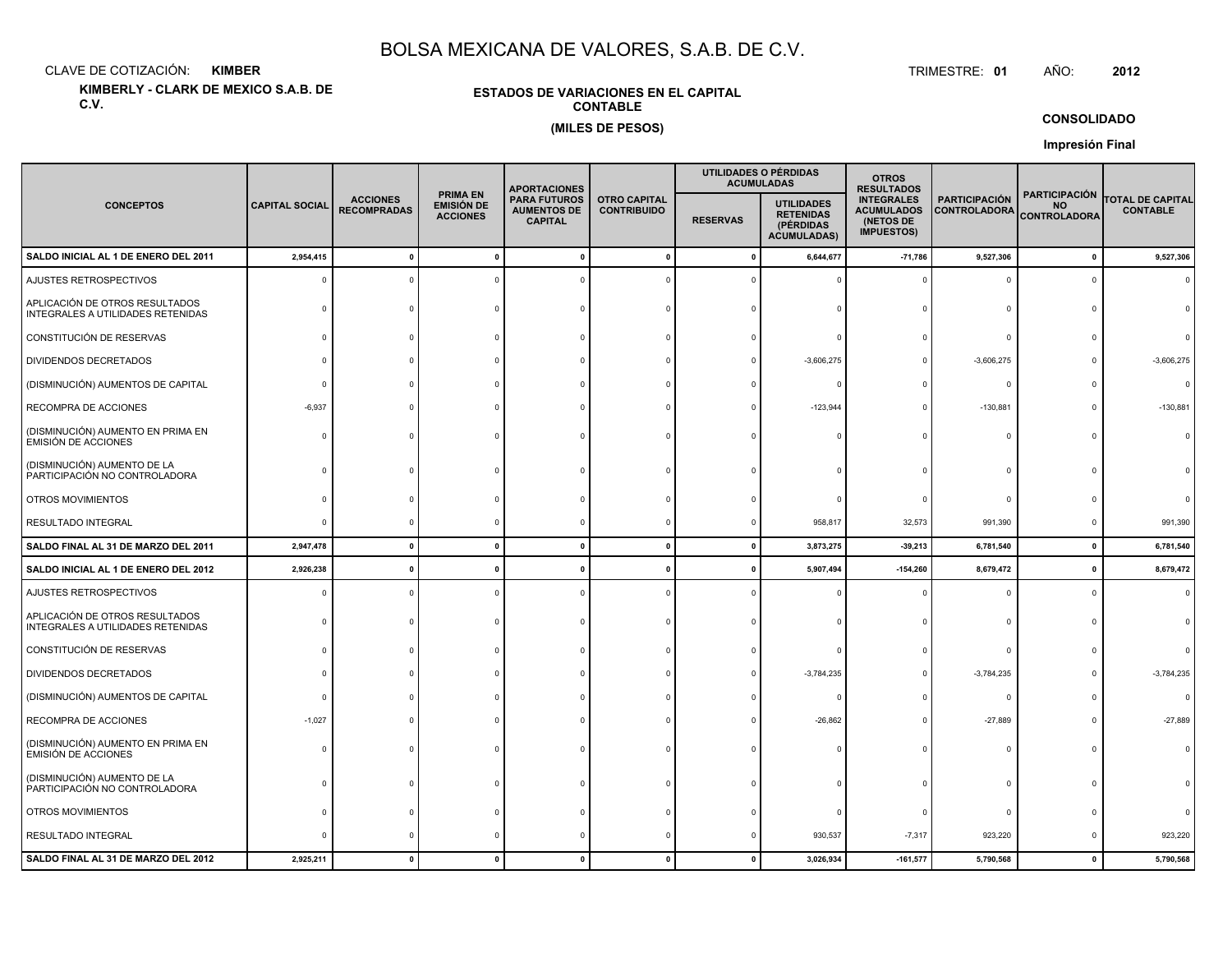CLAVE DE COTIZACIÓN: **KIMBER**

**KIMBERLY - CLARK DE MEXICO**

**COMENTARIOS Y ANALISIS DE LA ADMINISTRACIÓN SOBRE LOS RESULTADOS DE S.A.B. DE C.V.** PAGINA / 4 **OPERACIÓN Y SITUACIÓN FINANCIERA DE LA COMPAÑÍA**

 $1/4$ **CONSOLIDADO Impresión Final**

PUNTOS SOBRESALIENTES:

- INFORMACIÓN FINANCIERA CONFORME A IFRS.
- RECORD DE VENTAS NETAS PARA UN TRIMESTRE Y 8 PORCIENTO ARRIBA DE AÑO ANTERIOR.
- INCREMENTOS EN PARTICIPACIONES DE MERCADO.
- INCREMENTO EN EBITDA DE 3 PORCIENTO (SIN CONSIDERAR IMPACTO NO RECURRENTE).
- INVERSIÓN EN CAPEX MAYOR A \$1,000 MILLONES EN LOS DOCE MESES.
- ADQUISICIÓN DE EVENFLO.

EL PRIMER TRIMESTRE DE 2012 FUE BUENO EN TÉRMINOS GENERALES Y PRESENTA UNA NOTABLE MEJORÍA EN RELACIÓN A LA TENDENCIA REPORTADA EN LOS ÚLTIMOS TRES TRIMESTRES DEL AÑO PASADO. EN RELACIÓN A SU COMPARACIÓN CON EL PRIMER TRIMESTRE DEL 2011, QUE FUE EL MEJOR DE DICHO PERÍODO, REPORTAMOS CRECIMIENTO EN VENTAS DEL 8 PORCIENTO, EN UTILIDAD DE OPERACIÓN DEL 1 PORCIENTO (UNA VEZ DESCONTADOS LOS GASTOS NO RECURRENTES, MOTIVADOS POR LA ADQUISICIÓN DEL NEGOCIO DE EVENFLO) Y EN EBITDA DEL 3 PORCIENTO (TAMBIÉN DESPUÉS DE DESCONTAR LOS GASTOS ANTES MENCIONADOS).

EL CRECIMIENTO EN VENTAS DE 8 PORCIENTO SE DEBIÓ A MAYOR VOLUMEN DE UNIDADES COLOCADAS. EL NEGOCIO DE PRODUCTOS AL CONSUMIDOR CRECIÓ 5 PORCIENTO COMO RESULTADO DE NUESTRA ESTRATEGIA DE INCENTIVAR EL CONSUMO E INCREMENTAR EL VOLUMEN Y NUESTRAS PARTICIPACIONES DE MERCADO, LO QUE SE VIO REFLEJADO EN BUENOS CRECIMIENTOS, PRINCIPALMENTE EN PRODUCTOS PARA EL HOGAR Y EN TOALLAS HÚMEDAS. ADEMÁS TUVIMOS UN MUY BUEN IMPULSO DE LOS NEGOCIOS DE PROFESSIONAL Y EXPORTACIÓN Y LA CONTRIBUCIÓN DE LAS VENTAS DE EVENFLO POR LOS MESES DE FEBRERO Y MARZO.

POR LO QUE HACE A LOS COSTOS, ALGUNOS INSUMOS HAN MOSTRADO UNA TENDENCIA A LA BAJA EN SU COTIZACIÓN EN DÓLARES. SIN EMBARGO, VARIOS CONTINÚAN EN NIVELES SUPERIORES AL AÑO ANTERIOR, PARTICULARMENTE LOS DERIVADOS DEL PETRÓLEO, Y EN PESOS LA GRAN MAYORÍA DE LOS INSUMOS REFLEJARON EL IMPACTO DE UN MAYOR TIPO DE CAMBIO PROMEDIO DE 9 PORCIENTO. ADEMÁS, EL PRECIO DE LOS ENERGÉTICOS Y EL MAYOR COSTO DE LA ENERGÍA TAMBIÉN IMPACTARON NUESTROS RESULTADOS.

EL EFECTO DE ESTOS IMPACTOS, PARCIALMENTE COMPENSADOS POR EL INCREMENTO DE NUESTRAS EFICIENCIAS OPERATIVAS Y NUESTRO PLAN DE AHORRO EN COSTOS, SIGNIFICO QUE NUESTRO EBITDA SE INCREMENTARA EN 3 PORCIENTO. ASÍ, DURANTE EL TRIMESTRE GENERAMOS EBITDA POR \$1,856 MILLONES DE PESOS Y MEJORAMOS EL MARGEN SECUENCIALMENTE EN 100 PUNTOS BASE. POR SU PARTE, LA UTILIDAD NETA REFLEJA UNA MAYOR TASA EFECTIVA DE IMPUESTOS.

HEMOS INVERTIDO EN LOS ÚLTIMOS DOCE MESES \$1,656 MILLONES DE PESOS (\$1,041 EN ACTIVOS FIJOS O CAPEX Y \$615 EN LA RECOMPRA DE ACCIONES PROPIAS) Y SE PAGÓ UN DIVIDENDO A NUESTROS ACCIONISTAS POR \$3,607 MILLONES DE PESOS.

AL 31 DE MARZO DE 2012 TERMINAMOS CON EFECTIVO POR \$3,100 MILLONES DE PESOS.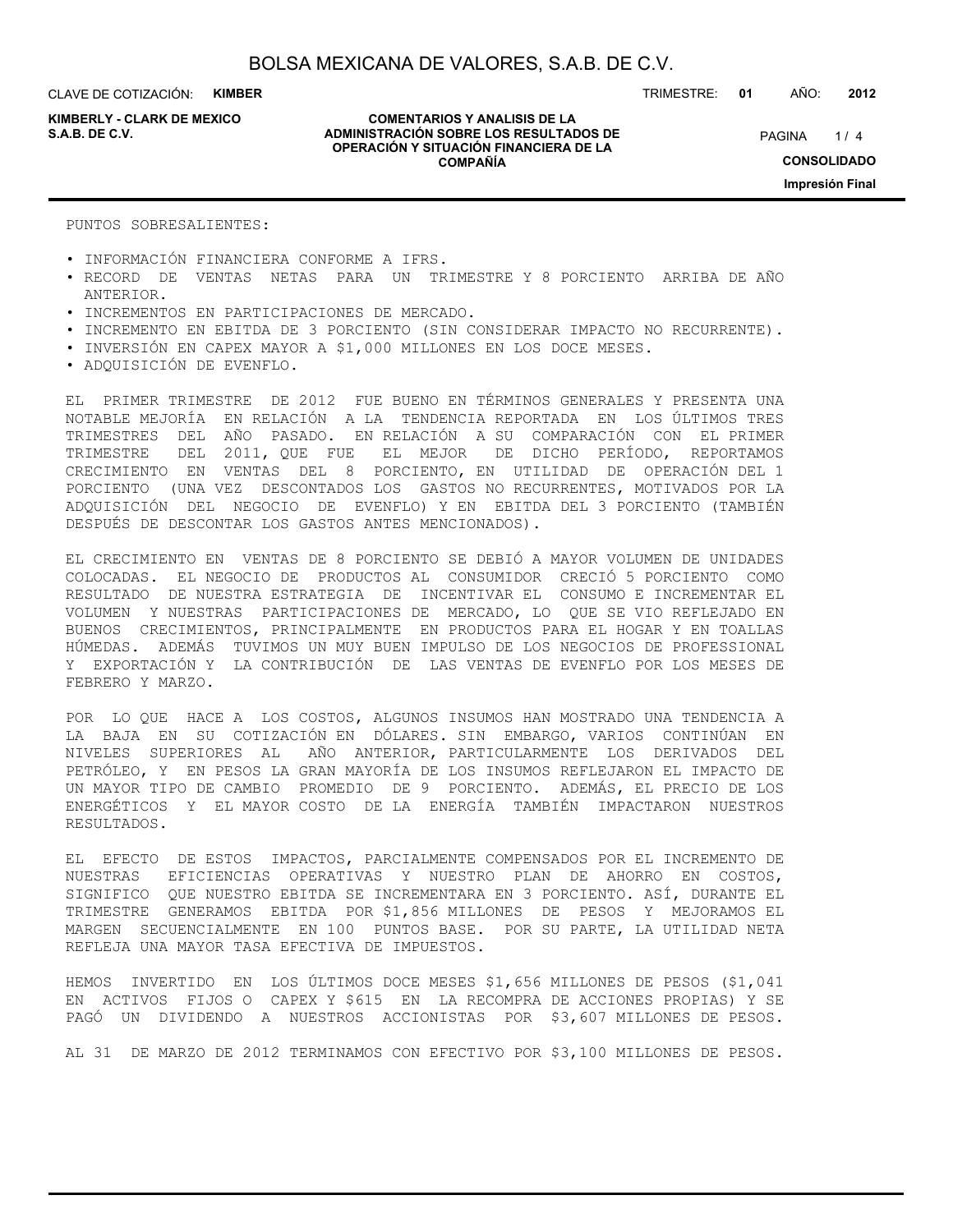CLAVE DE COTIZACIÓN: **KIMBER**

**KIMBERLY - CLARK DE MEXICO**

#### **COMENTARIOS Y ANALISIS DE LA ADMINISTRACIÓN SOBRE LOS RESULTADOS DE PAGINA 2/4 OPERACIÓN Y SITUACIÓN FINANCIERA DE LA COMPAÑÍA**

 $2/4$ **CONSOLIDADO**

**Impresión Final**

#### EL 31 DE ENERO DE 2012, TAL Y COMO SE INFORMÓ EN SU OPORTUNIDAD, LA COMPAÑÍA LLEVÓ A CABO LA COMPRA DEL NEGOCIO DE ACCESORIOS PARA ALIMENTACIÓN DE EVENFLO COMPANY INC. ESTA ADQUISICIÓN VA EN LÍNEA CON NUESTRA ESTRATEGIA DE BUSCAR NUEVAS AVENIDAS DE CRECIMIENTO.

AL 31 DE MARZO DE 2012, TAL Y COMO SE HA REVELADO EN LOS ESTADOS FINANCIEROS, LA COMPAÑÍA CUENTA CON UN INSTRUMENTO FINANCIERO DERIVADO QUE SE UTILIZA PARA REDUCIR LOS RIESGOS DE LOS EFECTOS DE LAS VARIACIONES EN LAS TASAS DE INTERÉS. INDEPENDIENTEMENTE DEL VALOR DE MERCADO DE ESTE INSTRUMENTO, SU EFECTO EN LOS ESTADOS FINANCIEROS NO SERÍA MATERIAL.

#### INFORMACIÓN FINANCIERA ADICIONAL

PARA EFECTOS DE MAYOR CLARIDAD ESTAMOS INCORPORANDO AL PRESENTE COMUNICADO, LA INFORMACIÓN FINANCIERA TRIMESTRAL DEL 2011, PREPARADA BAJO NORMAS INTERNACIONALES DE INFORMACIÓN FINANCIERA (IFRS). ESTA INFORMACIÓN ES EL DESGLOSE POR TRIMESTRES DE LA INFORMACIÓN ANUAL QUE SE PRESENTÓ EN LA NOTA 14 DE LOS ESTADOS FINANCIEROS DICTAMINADOS AL 31 DE DICIEMBRE DE 2011.

EL PRINCIPAL EFECTO SE DA EN EL EBITDA Y EN LA UTILIDAD DE OPERACIÓN POR EL RECONOCIMIENTO DE LA PARTICIPACIÓN DE UTILIDADES COMO COSTO Y GASTO.

ADICIONADO DEL INCREMENTO EN LA DEPRECIACIÓN POR REVALUACIÓN, COMO CONSECUENCIA DE LA REVALUACIÓN DE LOS ACTIVOS.

ESTADOS DE RESULTADOS CONSOLIDADOS POR 2011 BAJO NORMAS INTERNACIONALES DE INFORMACIÓN FINANCIERA (IFRS)

#### (MILLONES DE PESOS)

|                                        |       |                   | PRIMER TRIMESTRE |          |
|----------------------------------------|-------|-------------------|------------------|----------|
|                                        | NIF   | $\textdegree$ ING | IFRS             | \$ING    |
|                                        |       |                   |                  |          |
| VENTAS NETAS                           | 6,649 | 100               | 6,649            | 100      |
| COSTO DE VENTAS                        |       | 4,034 61          | 4,180            | 63       |
| UTILIDAD BRUTA                         |       | 2,615 39          | 2,469            | 37       |
| GASTOS GENERALES                       |       | 959 14            | 981 —            | 15       |
| UTILIDAD DE OPERACIÓN                  |       | 1,656 25          | 1,488            | 22       |
| OTROS INGRESOS Y (GASTOS) NETO         | (141) | (2)               | $\Omega$         | $\Omega$ |
| RESULTADO INTEGRAL DE FINANCIAMIENTO   | (112) |                   | $(2)$ $(112)$    | (2)      |
| UTIL. ANTES DE IMPUESTOS A LA UTILIDAD |       | 1,403 21          | 1,376            | 21       |
| IMPUESTOS A LA UTILIDAD                | 423   |                   | 6 417            | 6        |
| UTILIDAD NETA                          | 980   |                   | 15<br>959        | 14       |
| EBITDA                                 | 1,970 | 30                | 1,829            | 28       |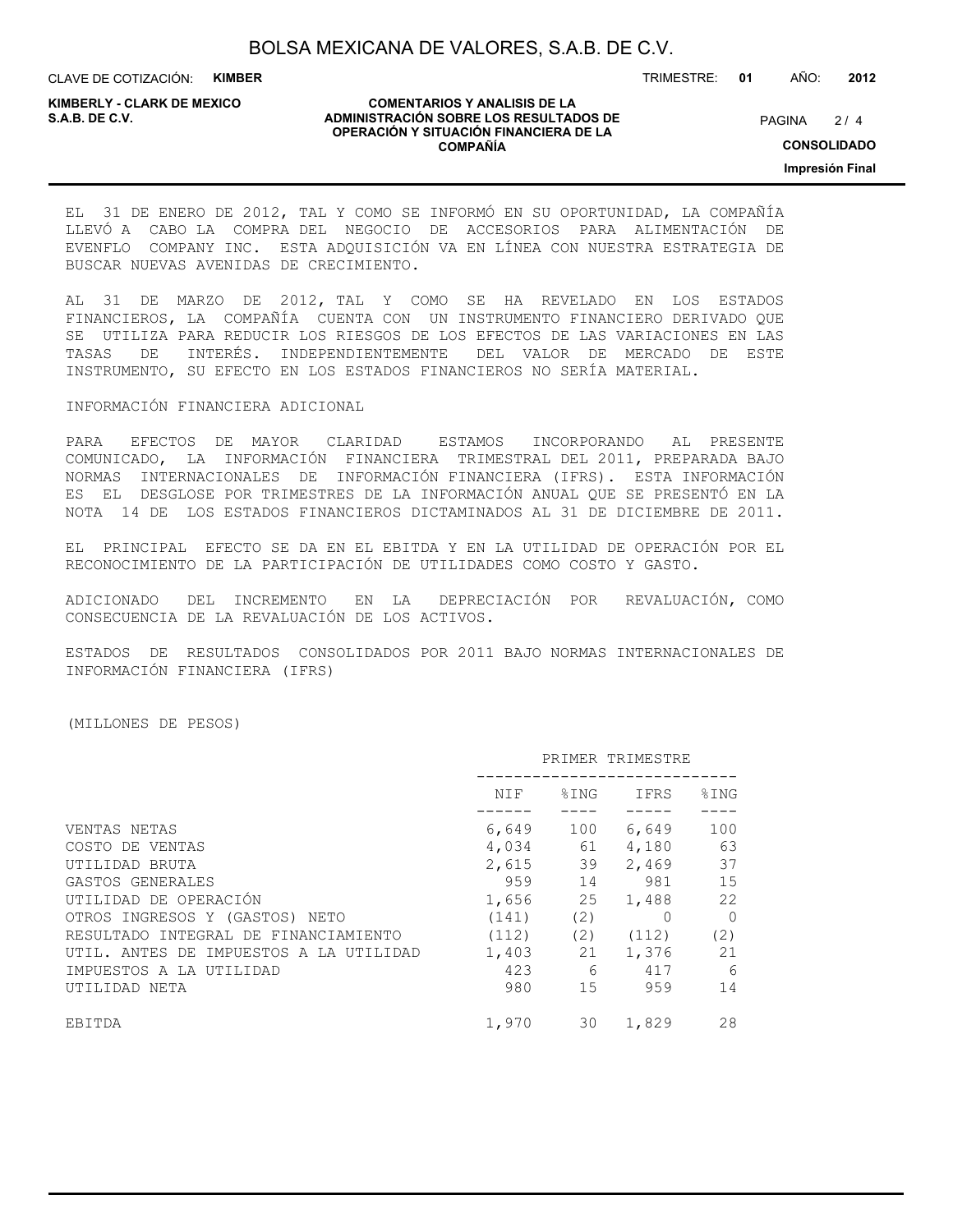CLAVE DE COTIZACIÓN: **KIMBER**

**KIMBERLY - CLARK DE MEXICO**

#### **COMENTARIOS Y ANALISIS DE LA ADMINISTRACIÓN SOBRE LOS RESULTADOS DE PAGINA 19/4** PAGINA 19/4 **OPERACIÓN Y SITUACIÓN FINANCIERA DE LA COMPAÑÍA**

 $3/4$ 

**CONSOLIDADO Impresión Final**

|                                        |          |               | SEGUNDO TRIMESTRE |                |  |
|----------------------------------------|----------|---------------|-------------------|----------------|--|
|                                        | NIF      | $\$$ ING $\:$ | IFRS              | %ING           |  |
| VENTAS NETAS                           | 6,413    | 100           | 6,413             | 100            |  |
| COSTO DE VENTAS                        | 3,898 61 |               | 4,032             | 63             |  |
| UTILIDAD BRUTA                         | 2,515 39 |               | 2,381 37          |                |  |
| GASTOS GENERALES                       |          | 863 14        | 883               | 14             |  |
| UTILIDAD DE OPERACIÓN                  | 1,652    |               | 26 1,498          | 23             |  |
| OTROS INGRESOS Y (GASTOS) NETO         | (127)    | (2)           | $\Omega$          | $\overline{0}$ |  |
| RESULTADO INTEGRAL DE FINANCIAMIENTO   | (143)    |               | $(2)$ $(143)$     | (2)            |  |
| UTIL. ANTES DE IMPUESTOS A LA UTILIDAD | 1,382 22 |               | 1,355             | 21             |  |
| IMPUESTOS A LA UTILIDAD                | 402      | - 6           | 395               | 6              |  |
| UTILIDAD NETA                          | 980      |               | 15<br>960         | 15             |  |
| EBITDA                                 | 1,973    | 31            | 1,846             | 29             |  |

|                                        |          |          | TERCER TRIMESTRE |                 |
|----------------------------------------|----------|----------|------------------|-----------------|
|                                        | NIF      | $\$$ ING | IFRS             | $\SING$         |
|                                        |          |          |                  |                 |
| VENTAS NETAS                           | 6,538    | 100      | 6,538            | 100             |
| COSTO DE VENTAS                        |          |          | 4, 112 63 4, 230 | 65              |
| UTILIDAD BRUTA                         |          | 2,426 37 | 2,308            | 35              |
| GASTOS GENERALES                       |          | 967 15   | 983 — 1980       | 15              |
| UTILIDAD DE OPERACIÓN                  |          | 1,459 22 | 1,325            | 20              |
| OTROS INGRESOS Y (GASTOS) NETO         | (106)    | (2)      | 0                | $\overline{0}$  |
| RESULTADO INTEGRAL DE FINANCIAMIENTO   | (279)    |          | $(4)$ $(279)$    | (4)             |
| UTIL. ANTES DE IMPUESTOS A LA UTILIDAD | 1,074 16 |          | 1,046            | 16              |
| IMPUESTOS A LA UTILIDAD                | 331      |          | 5 325            | $5\phantom{.0}$ |
| UTILIDAD NETA                          | 743      | 11       | 721              | 11              |
| EBITDA                                 |          | 1,770 27 | 1,663            | 25              |

|                                        |       |              | CUARTO TRIMESTRE   |          |
|----------------------------------------|-------|--------------|--------------------|----------|
|                                        | NIF   | $\Sigma$ ING | IFRS               | \$ING    |
| VENTAS NETAS                           | 7,132 | 100          | 7,132              | 100      |
| COSTO DE VENTAS                        |       | 4,490 63     | 4,612              | 65       |
| UTILIDAD BRUTA                         |       | 2,642 37     | 2,520              | 35       |
| GASTOS GENERALES                       |       | 1,031 15     | 1,048              | 15       |
| UTILIDAD DE OPERACIÓN                  | 1,611 | 23           | 1,472              | 21       |
| OTROS INGRESOS Y (GASTOS) NETO         | (113) | (2)          |                    | $\Omega$ |
| RESULTADO INTEGRAL DE FINANCIAMIENTO   | (207) | (3)          | (207)              | (3)      |
| UTIL. ANTES DE IMPUESTOS A LA UTILIDAD | 1,291 | 18           | 1,265              | 18       |
| IMPUESTOS A LA UTILIDAD                | 353   |              | $5^{\circ}$<br>346 | 5        |
| UTILIDAD NETA                          | 938   | 13           | 919                | 13       |
| EBITDA                                 | 1,901 | 27           | 1,788              | 25       |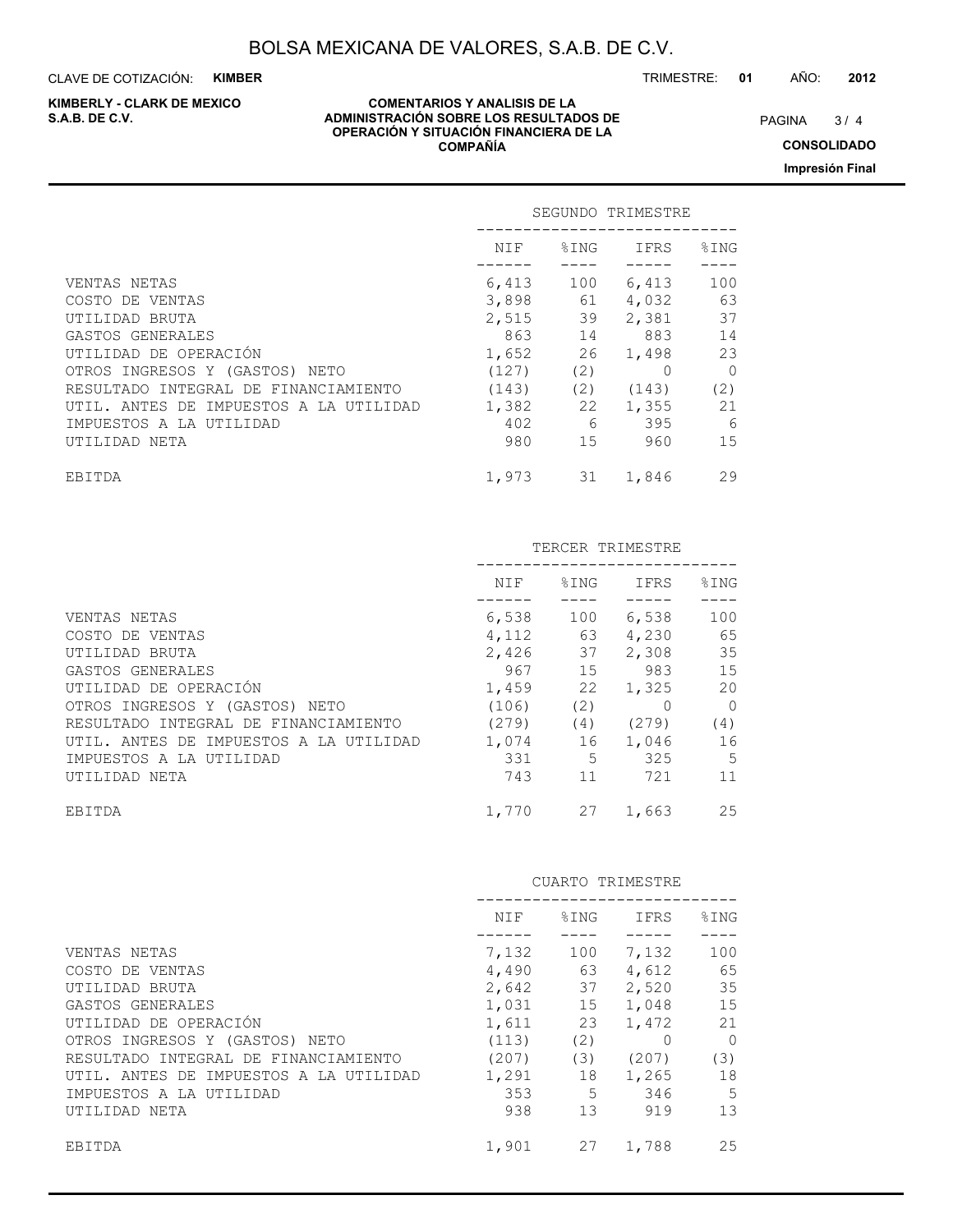CLAVE DE COTIZACIÓN: **KIMBER** TRIMESTRE: **01** AÑO: **2012**

# **KIMBERLY - CLARK DE MEXICO**

#### **COMENTARIOS Y ANALISIS DE LA ADMINISTRACIÓN SOBRE LOS RESULTADOS DE PAGINA 1/4 ADMINISTRACIÓN SOBRE LOS RESULTADOS DE OPERACIÓN Y SITUACIÓN FINANCIERA DE LA COMPAÑÍA**

 $4/4$ **CONSOLIDADO**

**Impresión Final**

|                                        |           |          | TOTAL AÑO      |         |
|----------------------------------------|-----------|----------|----------------|---------|
|                                        | NIF       | $\S$ ING | IFRS           | %ING    |
| VENTAS NETAS                           | 26,732    |          | 100 26,732     | 100     |
| COSTO DE VENTAS                        | 16,534    |          | 62 17,054      | 64      |
| UTILIDAD BRUTA                         | 10,198 38 |          | 9,678          | 36      |
| GASTOS GENERALES                       |           |          | 3,820 14 3,895 | 15      |
| UTILIDAD DE OPERACIÓN                  | 6,378     | 24       | 5,783          | 22      |
| OTROS INGRESOS Y (GASTOS) NETO         | (487)     | (2)      |                | $\circ$ |
| RESULTADO INTEGRAL DE FINANCIAMIENTO   | (741)     |          | $(3)$ $(741)$  | (3)     |
| UTIL. ANTES DE IMPUESTOS A LA UTILIDAD | 5,150     | 19       | 5,042          | 19      |
| IMPUESTOS A LA UTILIDAD                | 1,509     | 6        | 1,483          | - 6     |
| UTILIDAD NETA                          | 3,641     | 14       | 3,559          | 13      |
| EBITDA                                 | 7,614     | 29       | 7,126          | 27      |

NOTA: EN CUMPLIMIENTO A LO ESTABLECIDO EN EL ARTÍCULO 4.033.01 FRACC. VIII DEL REGLAMENTO INTERIOR DE LA BOLSA MEXICANA DE VALORES, SE INFORMA QUE LA COBERTURA DE ANÁLISIS DE VALORES DE KIMBER ES REALIZADA POR BBVA BANCOMER.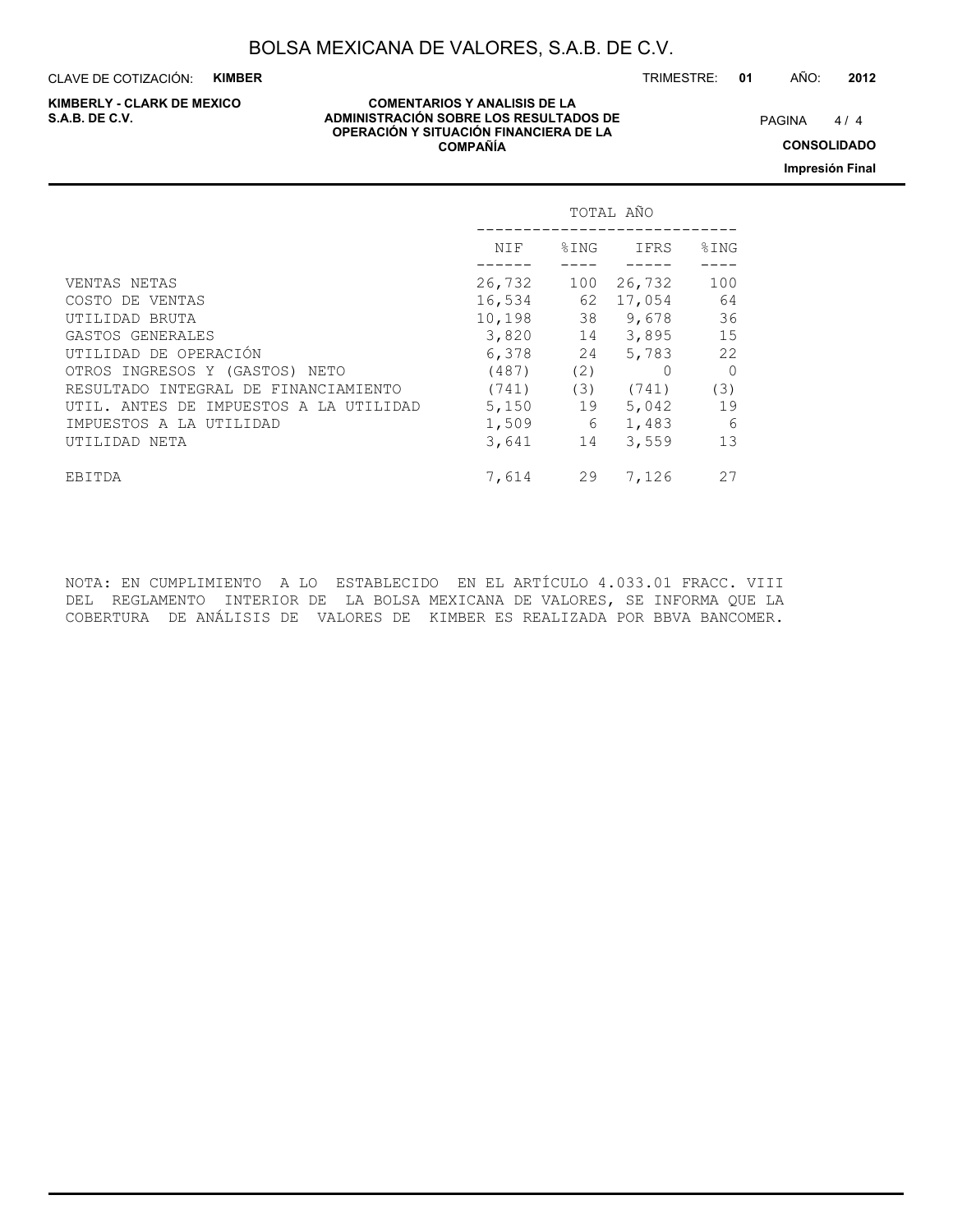| CLAVE DE COTIZACIÓN:                         | <b>KIMBER</b> |   |     |         |                                                             |              | TRIMESTRE: | 01      | AÑO:          | 2012               |
|----------------------------------------------|---------------|---|-----|---------|-------------------------------------------------------------|--------------|------------|---------|---------------|--------------------|
| KIMBERLY - CLARK DE MEXICO<br>S.A.B. DE C.V. |               |   |     |         | NOTAS COMPLEMENTARIAS A LA INFORMACIÓN<br><b>FINANCIERA</b> |              |            |         | <b>PAGINA</b> | 1/1                |
|                                              |               |   |     |         |                                                             |              |            |         |               | <b>CONSOLIDADO</b> |
|                                              |               |   |     |         |                                                             |              |            |         |               | Impresión Final    |
| CONSULTAR<br>IFRSTRIM.PDF ADJUNTO.           | NOTAS         | A | LOS | ESTADOS | FINANCIEROS                                                 | CONSOLIDADOS | ΕN         | ARCHIVO |               |                    |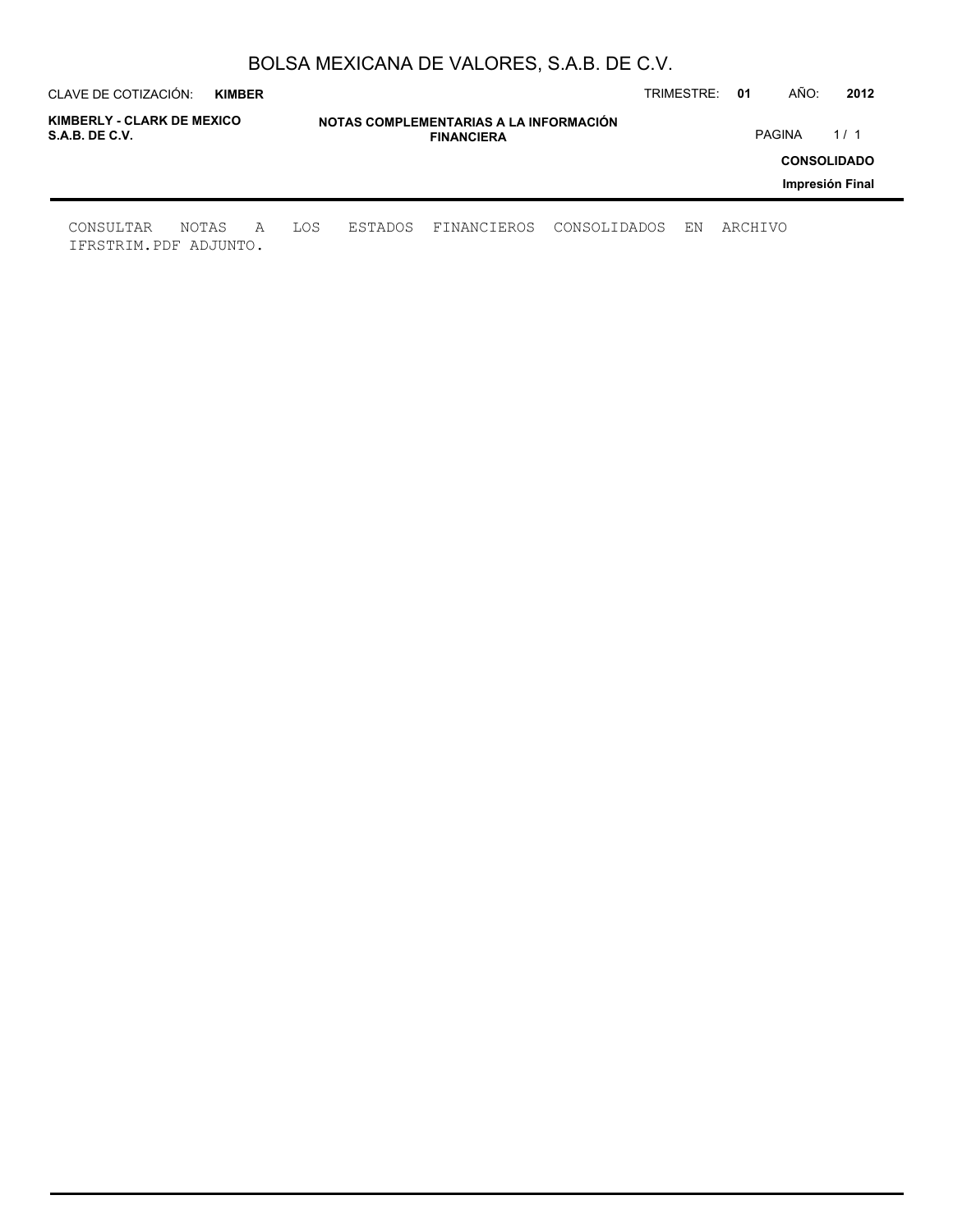CLAVE DE COTIZACIÓN TRIMESTRE **01** AÑO **2012 KIMBER**

**KIMBERLY - CLARK DE MEXICO S.A.B. DE C.V.**

### **INVERSIONES EN ASOCIADAS Y NEGOCIOS CONJUNTOS (MILES DE PESOS)**

**CONSOLIDADO**

**Impresión Final**

| <b>NOMBRE DE LA EMPRESA</b>                           | <b>ACTIVIDAD PRINCIPAL</b>                       | <b>NO. DE ACCIONES</b> | $%$ DE<br><b>TENEN</b> | <b>MONTO TOTAL</b>                    |                               |
|-------------------------------------------------------|--------------------------------------------------|------------------------|------------------------|---------------------------------------|-------------------------------|
|                                                       |                                                  |                        | <b>CIA</b>             | <b>COSTO DE</b><br><b>ADQUISICIÓN</b> | <b>VALOR</b><br><b>ACTUAL</b> |
| CRISOBA INDUSTRIAL, S.A. DE C.V.                      | SERVICIOS DE RENTA DE EQUIPO Y I<br><b>OTROS</b> | 790,601,970            | 100.00                 |                                       | 0                             |
| <b>SERVICIOS EMPRESARIALES</b><br>SORAN, S.A. DE C.V. | SERVICIOS DE DISTRIB. Y<br><b>FINANCIAMIENTO</b> | 1,500,200,000          | 100.00                 |                                       | 0                             |
| TAXI AEREO DE MEXICO, S.A.                            | TRANSPORTE AEREO                                 | 105,002,055            | 100.00                 |                                       | 0                             |
| DIEZ SUBSIDIARIAS                                     | ARREND. DE INMB. Y EQ. Y OTROS                   |                        | 100.00                 |                                       | 0                             |
| <b>TOTAL DE INVERSIONES EN ASOCIADAS</b>              |                                                  |                        |                        |                                       | 0                             |

**OBSERVACIONES**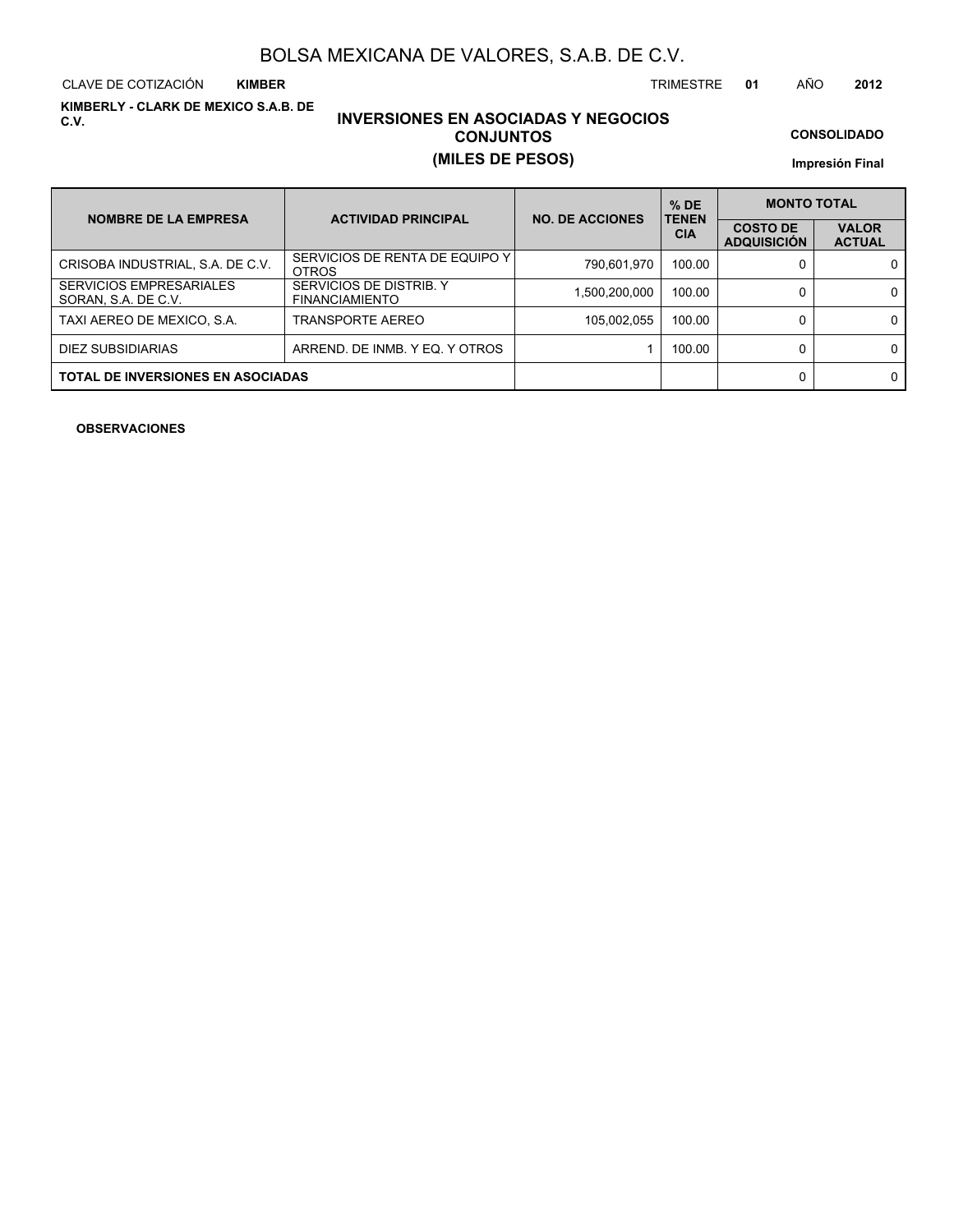#### TRIMESTRE **<sup>01</sup>** AÑO**<sup>2012</sup>**

**KIMBERLY - CLARK DE MEXICO S.A.B. DE C.V.**CLAVE DE COTIZACIÓN**KIMBER**

### **DESGLOSE DE CRÉDITOS**

### (MILES DE PESOS)

**CONSOLIDADO**

| <b>INSTITUCION</b><br><b>TASA DE</b><br><b>FECHA DE FIRMA /</b><br><b>FECHA DE</b> |                              |                 |                    | VENCTOS, O AMORT, DENOMINADOS EN MONEDA NACIONAL |            |                    |                            |              |                     |                              |            |                    | <b>VENCTOS, O AMORT, DENOMINADOS EN MONEDA EXTRANJERA</b> |              |              |                       |
|------------------------------------------------------------------------------------|------------------------------|-----------------|--------------------|--------------------------------------------------|------------|--------------------|----------------------------|--------------|---------------------|------------------------------|------------|--------------------|-----------------------------------------------------------|--------------|--------------|-----------------------|
| TIPO DE CRÉDITO / INSTITUCIÓN                                                      | <b>EXTRANJERA</b><br>(SI/NO) | <b>CONTRATO</b> | <b>VENCIMIENTO</b> | <b>INTERÉS Y/O</b><br><b>SOBRETASA</b>           |            |                    | <b>INTERVALO DE TIEMPO</b> |              |                     |                              |            |                    | <b>INTERVALO DE TIEMPO</b>                                |              |              |                       |
|                                                                                    |                              |                 |                    |                                                  | AÑO ACTUAL | <b>HASTA 1 AÑO</b> | <b>HASTA 2 AÑOS</b>        | HASTA 3 AÑOS | <b>HASTA 4 AÑOS</b> | HASTA 5 AÑOS O<br><b>MÁS</b> | AÑO ACTUAL | <b>HASTA 1 AÑO</b> | <b>HASTA 2 AÑOS</b>                                       | HASTA 3 AÑOS | HASTA 4 AÑOS | HASTA 5 AÑOS O<br>MÁS |
| <b>BANCARIOS</b>                                                                   |                              |                 |                    |                                                  |            |                    |                            |              |                     |                              |            |                    |                                                           |              |              |                       |
| <b>COMERCIO EXTERIOR</b>                                                           |                              |                 |                    |                                                  |            |                    |                            |              |                     |                              |            |                    |                                                           |              |              |                       |
| <b>CON GARANTÍA</b>                                                                |                              |                 |                    |                                                  |            |                    |                            |              |                     |                              |            |                    |                                                           |              |              |                       |
| <b>BANCA COMERCIAL</b>                                                             |                              |                 |                    |                                                  |            |                    |                            |              |                     |                              |            |                    |                                                           |              |              |                       |
| <b>OTROS</b>                                                                       |                              |                 |                    |                                                  |            |                    |                            |              |                     |                              |            |                    |                                                           |              |              |                       |
| <b>TOTAL BANCARIOS</b>                                                             |                              |                 |                    |                                                  |            |                    |                            |              |                     |                              |            |                    |                                                           |              |              | $\mathbf{0}$          |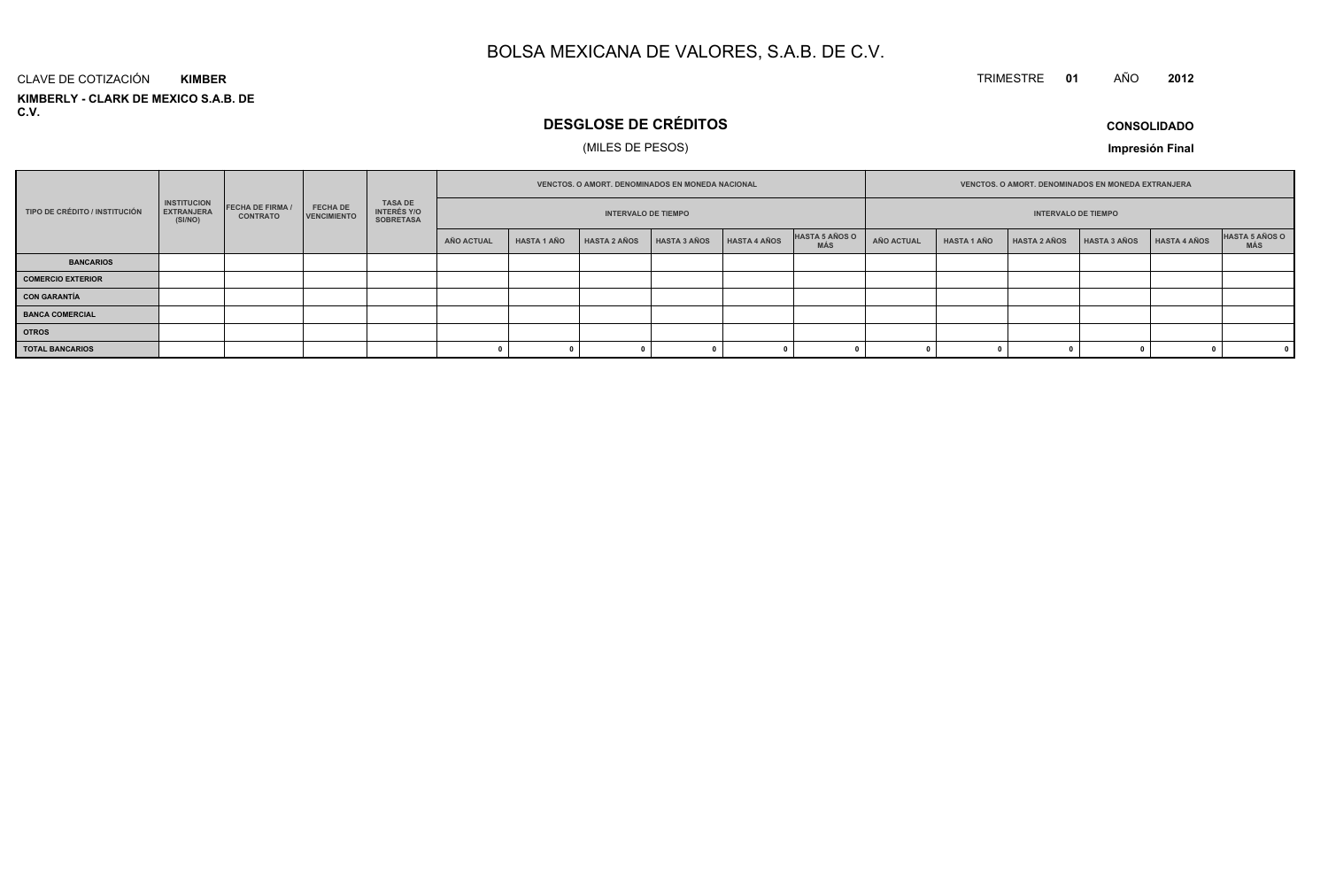#### CLAVE DE COTIZACIÓN**KIMBER**

**KIMBERLY - CLARK DE MEXICO S.A.B. DE C.V.**

### **DESGLOSE DE CRÉDITOS**

#### (MILES DE PESOS)

|                                                     |                                                    |                                            |                                       |                                                          |                   | <b>VENCTOS, O AMORT, DENOMINADOS EN MONEDA EXTRANJERA</b><br><b>VENCTOS, O AMORT, DENOMINADOS EN MONEDA NACIONAL</b> |                     |                            |                     |                              |                   |                    |                     |                            |                     |                       |  |  |
|-----------------------------------------------------|----------------------------------------------------|--------------------------------------------|---------------------------------------|----------------------------------------------------------|-------------------|----------------------------------------------------------------------------------------------------------------------|---------------------|----------------------------|---------------------|------------------------------|-------------------|--------------------|---------------------|----------------------------|---------------------|-----------------------|--|--|
| TIPO DE CRÉDITO / INSTITUCIÓN                       | <b>INSTITUCION</b><br><b>EXTRANJERA</b><br>(SI/NO) | <b>FECHA DE FIRMA /</b><br><b>CONTRATO</b> | <b>FECHA DE</b><br><b>VENCIMIENTO</b> | <b>TASA DE</b><br><b>INTERÉS Y/O</b><br><b>SOBRETASA</b> |                   |                                                                                                                      |                     | <b>INTERVALO DE TIEMPO</b> |                     |                              |                   |                    |                     | <b>INTERVALO DE TIEMPO</b> |                     |                       |  |  |
|                                                     |                                                    |                                            |                                       |                                                          | <b>AÑO ACTUAL</b> | <b>HASTA 1 AÑO</b>                                                                                                   | <b>HASTA 2 AÑOS</b> | <b>HASTA 3 AÑOS</b>        | <b>HASTA 4 AÑOS</b> | <b>HASTA 5 AÑOS O</b><br>MÁS | <b>AÑO ACTUAL</b> | <b>HASTA 1 AÑO</b> | <b>HASTA 2 AÑOS</b> | <b>HASTA 3 AÑOS</b>        | <b>HASTA 4 AÑOS</b> | HASTA 5 AÑOS C<br>MÁS |  |  |
| <b>BURSÁTILES</b>                                   |                                                    |                                            |                                       |                                                          |                   |                                                                                                                      |                     |                            |                     |                              |                   |                    |                     |                            |                     |                       |  |  |
| <b>LISTADAS EN BOLSA (MÉXICO Y/O</b><br>EXTRANJERO) |                                                    |                                            |                                       |                                                          |                   |                                                                                                                      |                     |                            |                     |                              |                   |                    |                     |                            |                     |                       |  |  |
| <b>QUIROGRAFARIOS</b>                               |                                                    |                                            |                                       |                                                          |                   |                                                                                                                      |                     |                            |                     |                              |                   |                    |                     |                            |                     |                       |  |  |
| CERTIFICADOS BURSATILES                             | <b>NO</b>                                          | 18/06/2003                                 | 05/06/2013                            | 8.95                                                     | $\Omega$          | $\Omega$                                                                                                             | 1,250,000           |                            | $\Omega$            |                              |                   |                    |                     |                            |                     |                       |  |  |
| CERTIFICADOS BURSATILES                             | <b>NO</b>                                          | 05/07/2007                                 | 26/06/2017                            | 4.66                                                     | $\Omega$          |                                                                                                                      |                     |                            | $\Omega$            | 2,500,000                    |                   |                    |                     |                            |                     |                       |  |  |
| <b>CERTIFICADOS BURSATILES</b>                      | <b>NO</b>                                          | 30/03/2009                                 | 22/03/2016                            | 9.98                                                     | $\Omega$          |                                                                                                                      | $\Omega$            |                            | 800,000             | $\Omega$                     |                   |                    |                     |                            |                     |                       |  |  |
| CERTIFICADOS BURSATILES                             | <b>NO</b>                                          | 06/10/2009                                 | 02/10/2014                            | 5.72                                                     |                   |                                                                                                                      |                     | 2,300,000                  | $\Omega$            |                              |                   |                    |                     |                            |                     |                       |  |  |
| <b>CERTIFICADOS BURSATILES</b>                      | <b>NO</b>                                          | 06/10/2009                                 | 26/09/2019                            | 9.65                                                     | $\Omega$          |                                                                                                                      |                     |                            | $\Omega$            | 400,000                      |                   |                    |                     |                            |                     |                       |  |  |
| CERTIFICADOS BURSATILES                             | <b>NO</b>                                          | 11/11/2010                                 | 05/11/2015                            | 5.06                                                     |                   |                                                                                                                      |                     |                            | 1,500,000           | $\Omega$                     |                   |                    |                     |                            |                     |                       |  |  |
| CERTIFICADOS BURSATILES                             | <b>NO</b>                                          | 11/11/2010                                 | 29/10/2020                            | 7.17                                                     | $\Omega$          | $\Omega$                                                                                                             | $\cap$              |                            | $^{\circ}$          | 2,500,000                    |                   |                    |                     |                            |                     |                       |  |  |
| <b>CON GARANTÍA</b>                                 |                                                    |                                            |                                       |                                                          |                   |                                                                                                                      |                     |                            |                     |                              |                   |                    |                     |                            |                     |                       |  |  |
| <b>COLOCACIONES PRIVADAS</b>                        |                                                    |                                            |                                       |                                                          |                   |                                                                                                                      |                     |                            |                     |                              |                   |                    |                     |                            |                     |                       |  |  |
| <b>QUIROGRAFARIOS</b>                               |                                                    |                                            |                                       |                                                          |                   |                                                                                                                      |                     |                            |                     |                              |                   |                    |                     |                            |                     |                       |  |  |
| <b>CON GARANTÍA</b>                                 |                                                    |                                            |                                       |                                                          |                   |                                                                                                                      |                     |                            |                     |                              |                   |                    |                     |                            |                     |                       |  |  |
| <b>TOTAL BURSÁTILES</b>                             |                                                    |                                            |                                       |                                                          |                   | $\Omega$                                                                                                             | 1,250,000           | 2,300,000                  | 2,300,000           | 5,400,000                    |                   |                    |                     |                            |                     |                       |  |  |

#### **CONSOLIDADO**

**Impresión Final**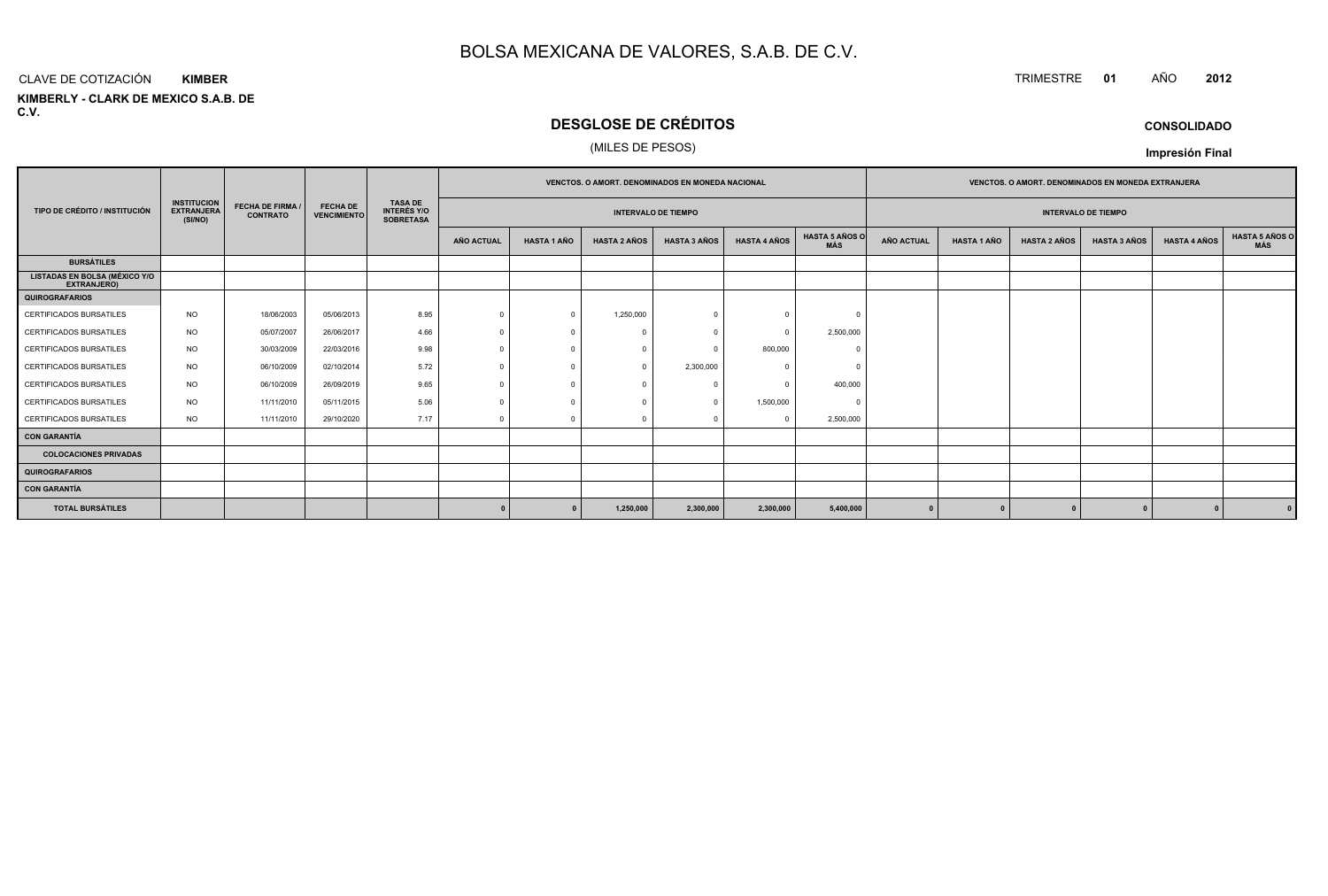#### CLAVE DE COTIZACIÓN**KIMBER**

 **KIMBERLY - CLARK DE MEXICO S.A.B. DEC.V.**

### **DESGLOSE DE CRÉDITOS**

#### (MILES DE PESOS)

|                                                                                       |                                                    |                              |                                       |                |                    | <b>VENCTOS, O AMORT, DENOMINADOS EN MONEDA NACIONAL</b> |                     |                     |                              |              | <b>VENCTOS, O AMORT, DENOMINADOS EN MONEDA EXTRANJERA</b> |                            |                     |                     |                |
|---------------------------------------------------------------------------------------|----------------------------------------------------|------------------------------|---------------------------------------|----------------|--------------------|---------------------------------------------------------|---------------------|---------------------|------------------------------|--------------|-----------------------------------------------------------|----------------------------|---------------------|---------------------|----------------|
| TIPO DE CRÉDITO / INSTITUCIÓN                                                         | <b>INSTITUCION</b><br><b>EXTRANJERA</b><br>(SI/NO) | <b>FECHA</b><br>CONCERTACIÓN | <b>FECHA DE</b><br><b>VENCIMIENTO</b> |                |                    | <b>INTERVALO DE TIEMPO</b>                              |                     |                     |                              |              |                                                           | <b>INTERVALO DE TIEMPO</b> |                     |                     |                |
|                                                                                       |                                                    |                              |                                       | AÑO ACTUAL     | <b>HASTA 1 AÑO</b> | <b>HASTA 2 AÑOS</b>                                     | <b>HASTA 3 AÑOS</b> | <b>HASTA 4 AÑOS</b> | <b>HASTA 5 AÑOS O</b><br>MÁS | AÑO ACTUAL   | <b>HASTA 1 AÑO</b>                                        | <b>HASTA 2 AÑOS</b>        | <b>HASTA 3 AÑOS</b> | <b>HASTA 4 AÑOS</b> | HASTA 5 AÑOS O |
| OTROS PASIVOS CIRCULANTES Y<br>NO CIRCULANTES CON COSTO                               |                                                    |                              |                                       |                |                    |                                                         |                     |                     |                              |              |                                                           |                            |                     |                     |                |
|                                                                                       | <b>NO</b>                                          |                              |                                       | $\overline{0}$ | $\Omega$           | $\circ$                                                 | $\Omega$            | $\Omega$            | $\Omega$                     |              |                                                           |                            |                     |                     |                |
| <b>TOTAL OTROS PASIVOS</b><br><b>CIRCULANTES Y NO CIRCULANTES</b><br><b>CON COSTO</b> |                                                    |                              |                                       | $\Omega$       | $\Omega$           | $\Omega$                                                | $\Omega$            | $\Omega$            | $\Omega$                     | $\Omega$     | $\overline{0}$                                            | $\Omega$                   | $\circ$             | $\Omega$            |                |
|                                                                                       |                                                    |                              |                                       |                |                    |                                                         |                     |                     |                              |              |                                                           |                            |                     |                     |                |
| <b>PROVEEDORES</b>                                                                    |                                                    |                              |                                       |                |                    |                                                         |                     |                     |                              |              |                                                           |                            |                     |                     |                |
| VARIOS                                                                                | <b>NO</b>                                          | 01/03/2012                   |                                       | $\overline{0}$ | 1,211,888          |                                                         |                     |                     |                              |              |                                                           |                            |                     |                     |                |
| VARIOS                                                                                | <b>NO</b>                                          | 01/03/2012                   |                                       |                |                    |                                                         |                     |                     |                              | $\Omega$     | 1,673,409                                                 |                            |                     |                     |                |
| <b>TOTAL PROVEEDORES</b>                                                              |                                                    |                              |                                       | $\overline{0}$ | 1,211,888          |                                                         |                     |                     |                              | $\Omega$     | 1,673,409                                                 |                            |                     |                     |                |
| OTROS PASIVOS CIRCULANTES Y<br><b>NO CIRCULANTES</b>                                  |                                                    |                              |                                       |                |                    |                                                         |                     |                     |                              |              |                                                           |                            |                     |                     |                |
| VARIOS                                                                                | <b>NO</b>                                          |                              |                                       | $\overline{0}$ | 5,622,205          | $\mathbf 0$                                             | $\Omega$            | $\Omega$            | $\Omega$                     |              |                                                           |                            |                     |                     |                |
| BANAMEX S.A.                                                                          | <b>NO</b>                                          |                              |                                       | $\Omega$       | $\Omega$           | $\mathbf 0$                                             | $\Omega$            | $\Omega$            | 165,763                      |              |                                                           |                            |                     |                     |                |
| VARIOS                                                                                | <b>NO</b>                                          |                              |                                       | $\Omega$       | $\Omega$           | $\mathbf{0}$                                            | $\Omega$            | $\Omega$            | 227,776                      |              |                                                           |                            |                     |                     |                |
| VARIOS                                                                                | <b>NO</b>                                          |                              |                                       |                |                    |                                                         |                     |                     |                              |              | 7,750                                                     | $^{\circ}$                 | $\overline{0}$      | $\Omega$            | $\overline{0}$ |
| <b>TOTAL OTROS PASIVOS</b><br><b>CIRCULANTES Y NO CIRCULANTES</b>                     |                                                    |                              |                                       | $\mathbf 0$    | 5,622,205          | $\mathbf 0$                                             | $\overline{0}$      | $\Omega$            | 393,539                      |              | 7,750                                                     | $\Omega$                   | $\circ$             | $\Omega$            |                |
|                                                                                       |                                                    |                              |                                       |                |                    |                                                         |                     |                     |                              |              |                                                           |                            |                     |                     |                |
| <b>TOTAL GENERAL</b>                                                                  |                                                    |                              |                                       | $\Omega$       | 6,834,093          | 1,250,000                                               | 2,300,000           | 2,300,000           | 5,793,539                    | $\mathbf{0}$ | 1,681,159                                                 | $\mathbf{0}$               | $\Omega$            |                     |                |

**OBSERVACIONES**

### TRIMESTRE **<sup>01</sup>** AÑO **<sup>2012</sup>**

**CONSOLIDADO**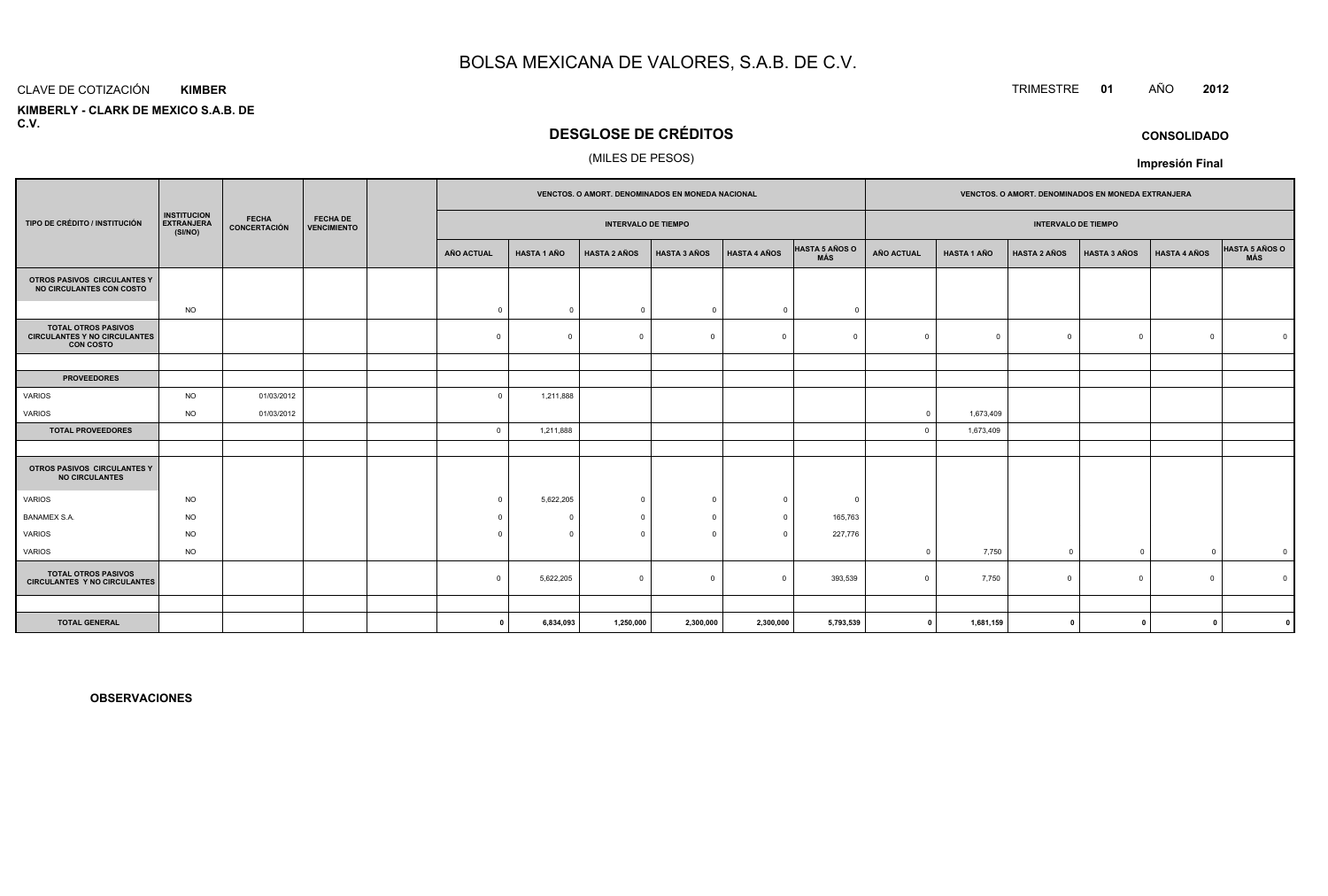#### CLAVE DE COTIZACIÓN: **KIMBER KIMBERLY - CLARK DE MEXICO S.A.B. DE C.V.**

#### **POSICIÓN MONETARIA EN MONEDA EXTRANJERA**

#### **CONSOLIDADO**

#### **(MILES DE PESOS)**

#### **Impresión Final**

| POSICIÓN EN MONEDA EXTRANJERA | <b>DÓLARES</b>   |                       | <b>OTRAS MONEDAS</b> |                       | <b>TOTAL MILES DE</b> |
|-------------------------------|------------------|-----------------------|----------------------|-----------------------|-----------------------|
| (MILES DE PESOS)              | MILES DE DÓLARES | <b>MILES DE PESOS</b> | MILES DE DÓLARES     | <b>MILES DE PESOS</b> | <b>PESOS</b>          |
| <b>ACTIVO MONETARIO</b>       | 91,081           | 1,166,748             | 0                    | 0                     | 1,166,748             |
| <b>CIRCULANTE</b>             | 91,081           | 1,166,748             | 0                    | 0                     | 1,166,748             |
| NO CIRCULANTE                 | 0                | 0                     | 0                    | 0                     | $\mathbf 0$           |
| <b>PASIVO</b>                 | 131,238          | 1,681,159             | 0                    | 0                     | 1,681,159             |
| <b>CIRCULANTE</b>             | 131,238          | 1,681,159             | 0                    | 0                     | 1,681,159             |
| NO CIRCULANTE                 | $\mathbf{0}$     | 0                     | 0                    | U                     | 0                     |
| <b>SALDO NETO</b>             | $-40,157$        | -514,411              | 0                    | 0                     | $-514,411$            |

#### **OBSERVACIONES**

EL TIPO DE CAMBIO UTILIZADO PARA LA CONVERSION DE LOS DOLARES ES DE 12.81 PESOS POR DOLAR.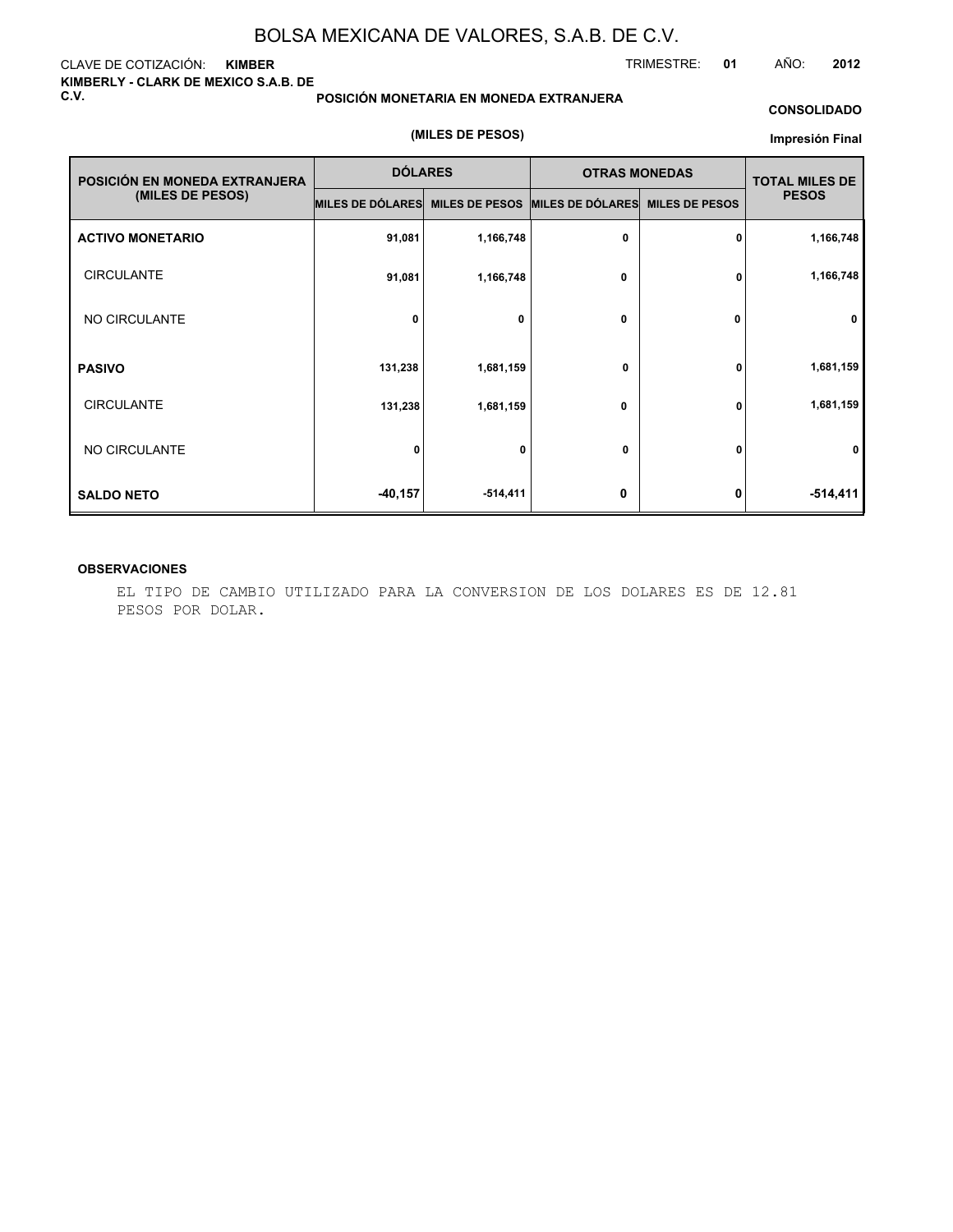| CLAVE DE COTIZACIÓN:                         | <b>KIMBER</b> |                              | TRIMESTRE: | 01 | AÑO:   | 2012                                         |
|----------------------------------------------|---------------|------------------------------|------------|----|--------|----------------------------------------------|
| KIMBERLY - CLARK DE MEXICO S.A.B. DE<br>C.V. |               | <b>INSTRUMENTOS DE DEUDA</b> |            |    | PAGINA | 1/2<br><b>CONSOLIDADO</b><br>Impresión Final |

### **LIMITACIONES FINANCIERAS SEGÚN CONTRATO, ESCRITURAS DE LA EMISION Y/O TITULO**

LAS OBLIGACIONES DE LOS CERTIFICADOS BURSÁTILES, SON DE HACER Y NO HACER; QUE NO INCLUYEN RESTRICCIONES FINANCIERAS.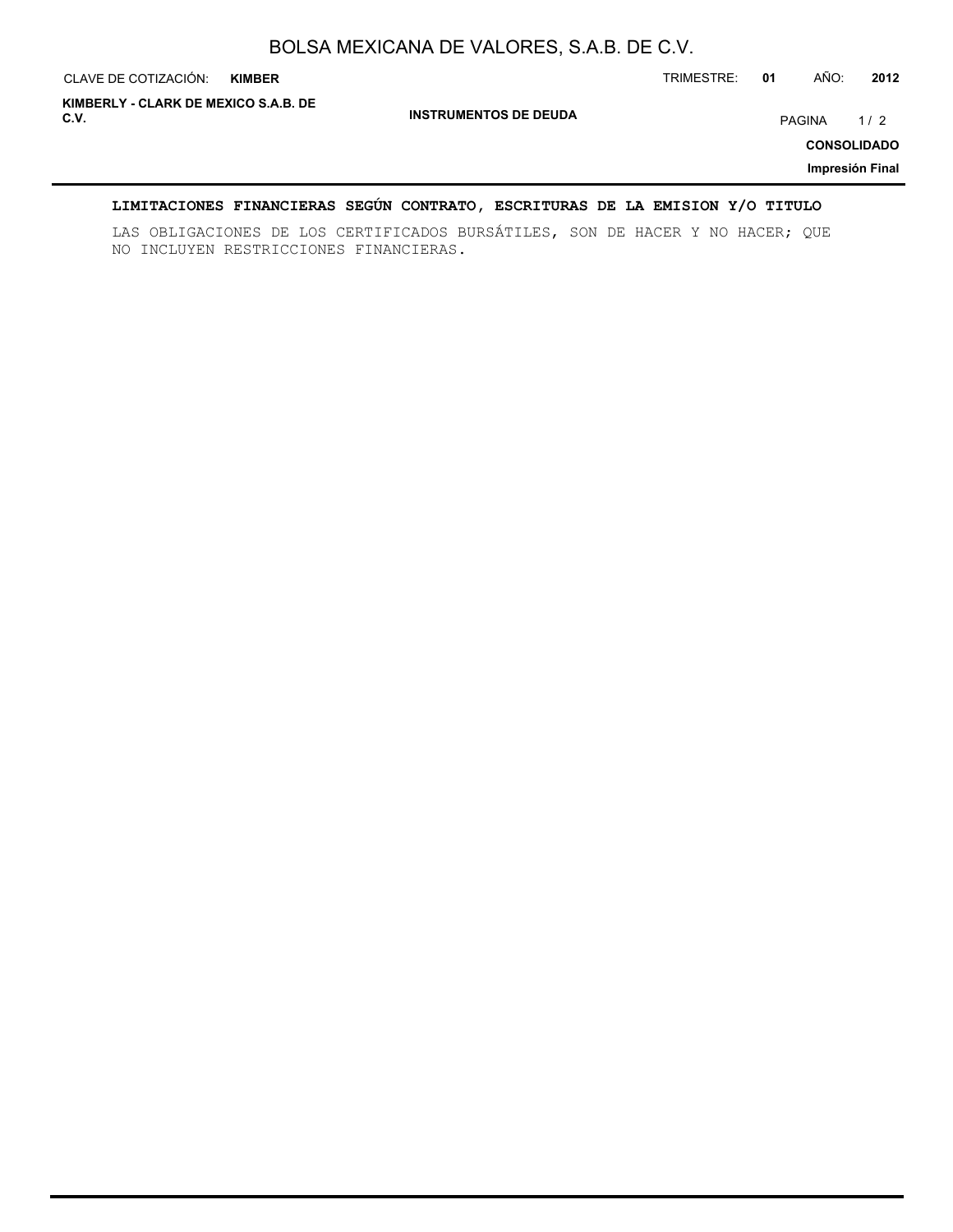| CLAVE DE COTIZACIÓN:                         | <b>KIMBER</b> |                              | TRIMESTRE: | 01     | AÑO: | 2012                                         |
|----------------------------------------------|---------------|------------------------------|------------|--------|------|----------------------------------------------|
| KIMBERLY - CLARK DE MEXICO S.A.B. DE<br>C.V. |               | <b>INSTRUMENTOS DE DEUDA</b> |            | PAGINA |      | 2/2<br><b>CONSOLIDADO</b><br>Impresión Final |
|                                              |               |                              |            |        |      |                                              |

**SITUACIÓN ACTUAL DE LAS LIMITACIONES FINANCIERAS**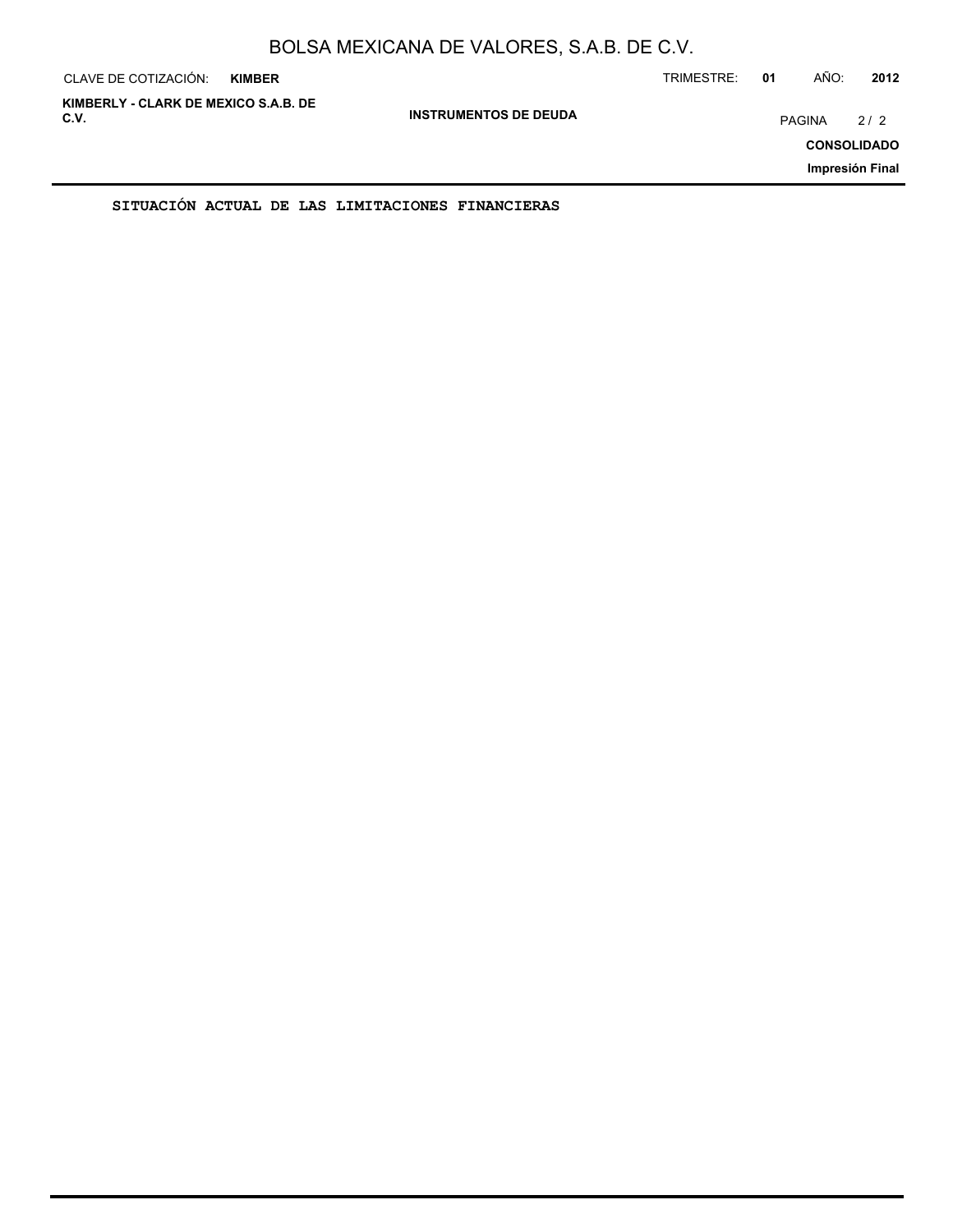CLAVE DE COTIZACIÓN TRIMESTRE **01** AÑO **2012 KIMBER**

**KIMBERLY - CLARK DE MEXICO S.A.B. DE C.V.**

### **DISTRIBUCIÓN DE INGRESOS POR PRODUCTO**

**INGRESOS TOTALES (MILES DE PESOS)**

**CONSOLIDADO**

**Impresión Final**

| <b>PRINCIPALES PRODUCTOS O LINEA</b>      | <b>VENTAS</b>  |                | $%$ DE<br><b>PARTICIPACION EN</b> | <b>PRINCIPALES</b> |                 |  |  |  |
|-------------------------------------------|----------------|----------------|-----------------------------------|--------------------|-----------------|--|--|--|
| <b>DE PRODUCTOS</b>                       | <b>VOLUMEN</b> | <b>IMPORTE</b> | <b>EL MERCADO</b>                 | <b>MARCAS</b>      | <b>CLIENTES</b> |  |  |  |
| <b>INGRESOS NACIONALES</b>                |                |                |                                   |                    |                 |  |  |  |
| PROD. AL CONSUMIDOR                       | 0              | 6,746,235      | 0                                 |                    |                 |  |  |  |
| INGRESOS POR EXPORTACIÓN                  |                |                |                                   |                    |                 |  |  |  |
| <b>INFORMACION TOTAL</b>                  | 0              | 420,151        | 0                                 |                    |                 |  |  |  |
| INGRESOS DE SUBSIDIARIAS EN EL EXTRANJERO |                |                |                                   |                    |                 |  |  |  |
| <b>INFORMACION TOTAL</b>                  | 0              | $\Omega$       | 0.00                              |                    |                 |  |  |  |
| <b>TOTAL</b>                              | 0              | 7,166,386      |                                   |                    |                 |  |  |  |

**OBSERVACIONES**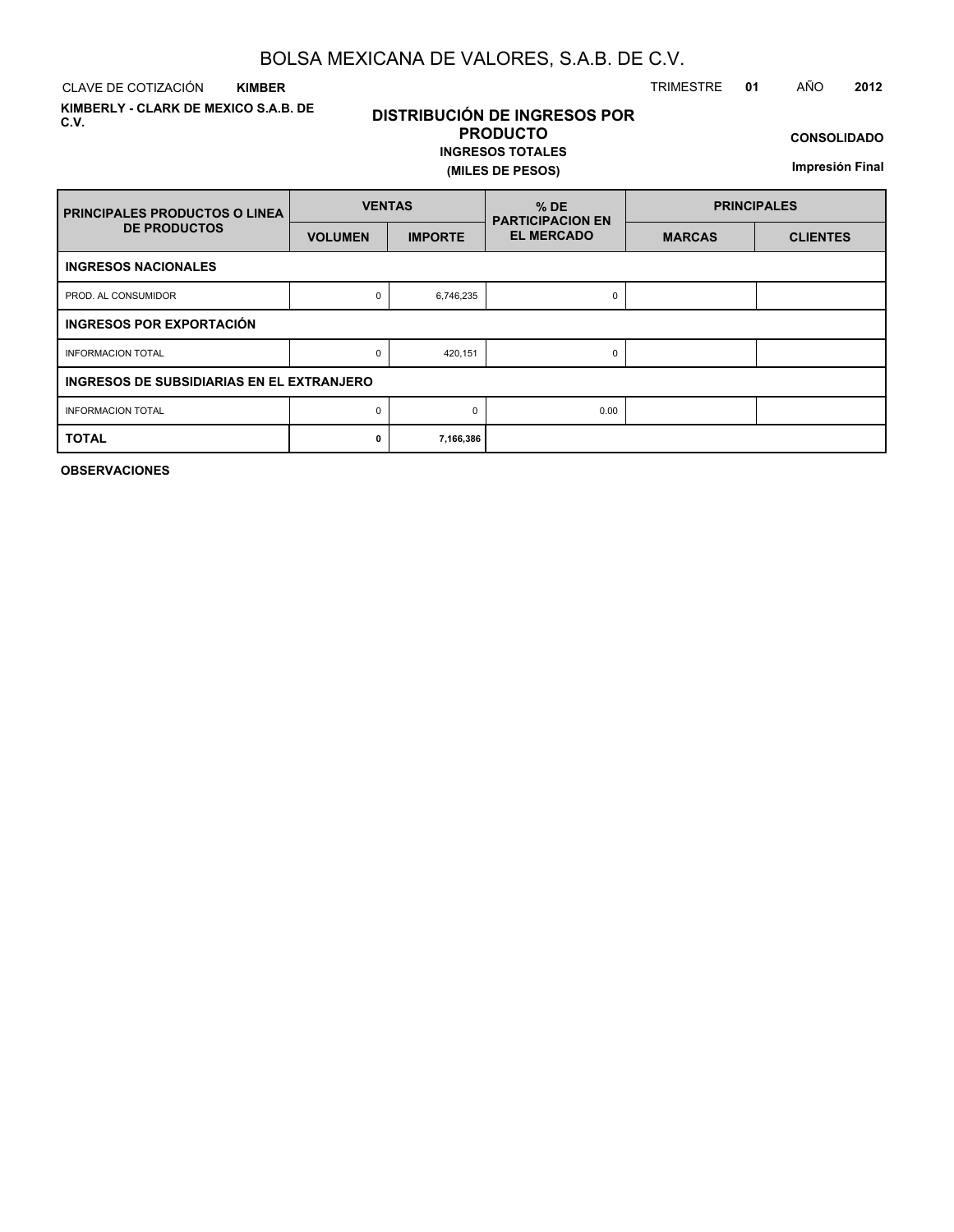**KIMBERLY - CLARK DE MEXICO S.A.B. DE C.V.**CLAVE DE COTIZACIÓN**KIMBER**

## **INTEGRACIÓN DEL CAPITAL SOCIALPAGADO**

#### **CARACTERISTICAS DE LAS ACCIONES**

**CONSOLIDADO**

**Impresión Final**

| <b>SERIES</b> | VALOR NOMINAL(\$) VIGENTE | <b>CUPÓN</b> |                     | <b>NUMERO DE ACCIONES</b> | <b>CAPITAL SOCIAL</b> |                          |             |                 |
|---------------|---------------------------|--------------|---------------------|---------------------------|-----------------------|--------------------------|-------------|-----------------|
|               |                           |              | <b>PORCIÓN FIJA</b> | <b>PORCIÓN VARIABLE</b>   | <b>MEXICANOS</b>      | <b>LIBRE SUSCRIPCIÓN</b> | <b>FIJO</b> | <b>VARIABLE</b> |
| ١A            | 0.00000                   | 33           | 1,640,120,205       |                           | 1,640,120,205         | 0                        | 4,467       | $\mathbf{0}$    |
| lв            | 0.00000                   | 33           | 1,513,408,920       |                           | 0                     | 1,513,408,920            | 4,136       | $\mathbf{0}$    |
| <b>TOTAL</b>  |                           |              | 3,153,529,125       |                           | 1,640,120,205         | 1,513,408,920            | 8,603       | $\mathbf 0$     |

**TOTAL DE ACCIONES QUE REPRESENTAN EL CAPITAL SOCIAL PAGADO A LA FECHA DE ENVIO DE LA INFORMACIÓN:**

3,153,529,125

TRIMESTRE

**OBSERVACIONES**

 **<sup>01</sup>** AÑO**<sup>2012</sup>**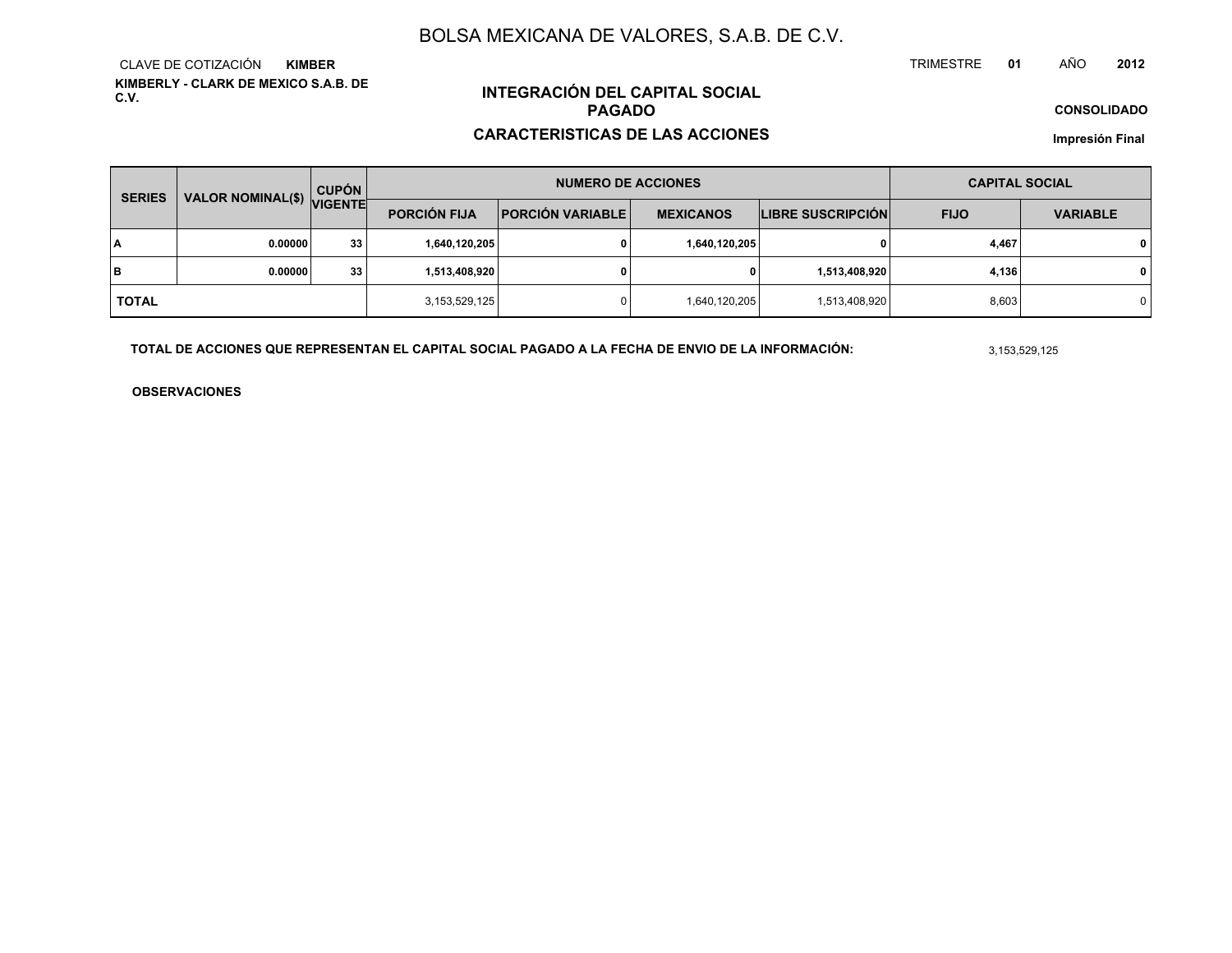CLAVE DE COTIZACIÓN: **KIMBER**

**KIMBERLY - CLARK DE MEXICO S.A.B. DE C.V.** *A* **PAGINA <b>***11* **<b>4 PAGINA** *4 PAGINA <i>4 PAGINA 4 PAGINA 4 PAGINA <i>4 PAGINA*

**INSTRUMENTOS FINANCIEROS DERIVADOS**

TRIMESTRE: **01** AÑO: **2012**

 $1/4$ 

**CONSOLIDADO**

**Impresión Final**

INFORMACIÓN CUALITATIVA =======================

KIMBER MANTIENE LA POLÍTICA DE QUE EL USO DE DERIVADOS OBEDEZCA EXCLUSIVAMENTE A FINES DE COBERTURA. LA EMPRESA CUENTA CON PROCEDIMIENTOS INTERNOS Y CONTROLES QUE VERIFICAN QUE DICHOS INSTRUMENTOS FINANCIEROS CUMPLAN CON ESE FIN.

EL PROCEDIMIENTO QUE SIGUE LA COMPAÑÍA PARA LA CONTRATACIÓN DE UN INSTRUMENTO FINANCIERO DERIVADO ES EL SIGUIENTE:

EL TESORERO DE LA COMPAÑÍA REALIZA UN ANÁLISIS DE LOS RIESGOS (VALOR EN RIESGO), LIQUIDEZ Y ALTERNATIVAS DE COBERTURA QUE EXISTEN EN EL MERCADO Y QUE HAN SIDO EXPUESTOS POR LAS DISTINTAS INSTITUCIONES FINANCIERAS CON LAS QUE LA EMPRESA TRABAJA. EL TESORERO LE PRESENTA DICHO ESTUDIO Y SU RECOMENDACIÓN AL DIRECTOR DE FINANZAS EL CUAL ANALIZA Y POSTERIORMENTE SOMETE A CONSIDERACIÓN DEL DIRECTOR GENERAL UNA RECOMENDACIÓN. FINALMENTE, TAL RECOMENDACIÓN ES PRESENTADA AL PRESIDENTE DEL CONSEJO QUIEN DA LA APROBACIÓN O NEGATIVA SOBRE LA CONTRATACIÓN DEL INSTRUMENTO FINANCIERO DERIVADO EN CUESTIÓN.

CUANDO UN DERIVADO HA SIDO CONTRATADO, EL ESQUEMA DE COBERTURA A QUE SE REFIERE, SE PRESENTA AL COMITÉ DE AUDITORÍA INTEGRADO POR CONSEJEROS INDEPENDIENTES Y FINALMENTE SE EXPONE AL CONSEJO DE ADMINISTRACIÓN EN LA SESIÓN INMEDIATA SIGUIENTE, CON EL FIN DE MANTENER DEBIDAMENTE INFORMADOS A LOS CONSEJEROS.

RIESGOS SUJETOS DE COBERTURA ============================

DENTRO DE LA ESTRUCTURA DE COSTOS DE LA COMPAÑÍA, LAS PULPAS Y CELULOSAS, ASÍ COMO EL GAS NATURAL TIENEN UN PAPEL IMPORTANTE; ESTOS DOS COMPONENTES DEL COSTO PUEDEN FUNCIONAR COMO SUBYACENTES EN LA CONTRATACIÓN DE ALGÚN INSTRUMENTO FINANCIERO DERIVADO QUE DE CERTIDUMBRE A LA ADMINISTRACIÓN DE LA COMPAÑÍA SOBRE SU VALOR FUTURO. AL 31 DE MARZO DE 2012, LA COMPAÑÍA NO CUENTA CON NINGÚN DERIVADO DE COBERTURA SOBRE ESTOS INSUMOS NI SOBRE NINGÚN OTRO COMPONENTE DEL COSTO DE PRODUCCIÓN.

UNA PARTE IMPORTANTE DEL COSTO DE PRODUCCIÓN ESTÁ DENOMINADA EN DÓLARES AMERICANOS. EN EL PASADO LA EMPRESA REALIZÓ OPERACIONES DE COBERTURA SOBRE ESTA DIVISA CON EL FIN DE CUBRIR LA EXPOSICIÓN A FLUCTUACIONES CAMBIARIAS. AL 31 DE MARZO DE 2012, LA EMPRESA NO CUENTA CON NINGÚN DERIVADO SOBRE EL TIPO DE CAMBIO.

EL 100% DE LA DEUDA DE KIMBER ESTÁ DENOMINADA EN PESOS BAJO LA MODALIDAD DE CERTIFICADOS BURSÁTILES DE LARGO PLAZO CON TASAS FIJAS Y VARIABLES. LA ADMINISTRACIÓN DE LA COMPAÑÍA SE HA PREOCUPADO POR REDUCIR LA EXPOSICIÓN EN VARIACIONES DE TASAS DE INTERÉS SOBRE DICHOS CERTIFICADOS BURSÁTILES BUSCANDO UN EQUILIBRIO ENTRE TASAS. CUANDO EN EL MERCADO MEXICANO SE HAN GENERADO OPORTUNIDADES PARA MANTENER DICHO BALANCE, LA EMPRESA HA RECURRIDO A INSTRUMENTOS FINANCIEROS DERIVADOS PARA LOGRAR DICHO FIN.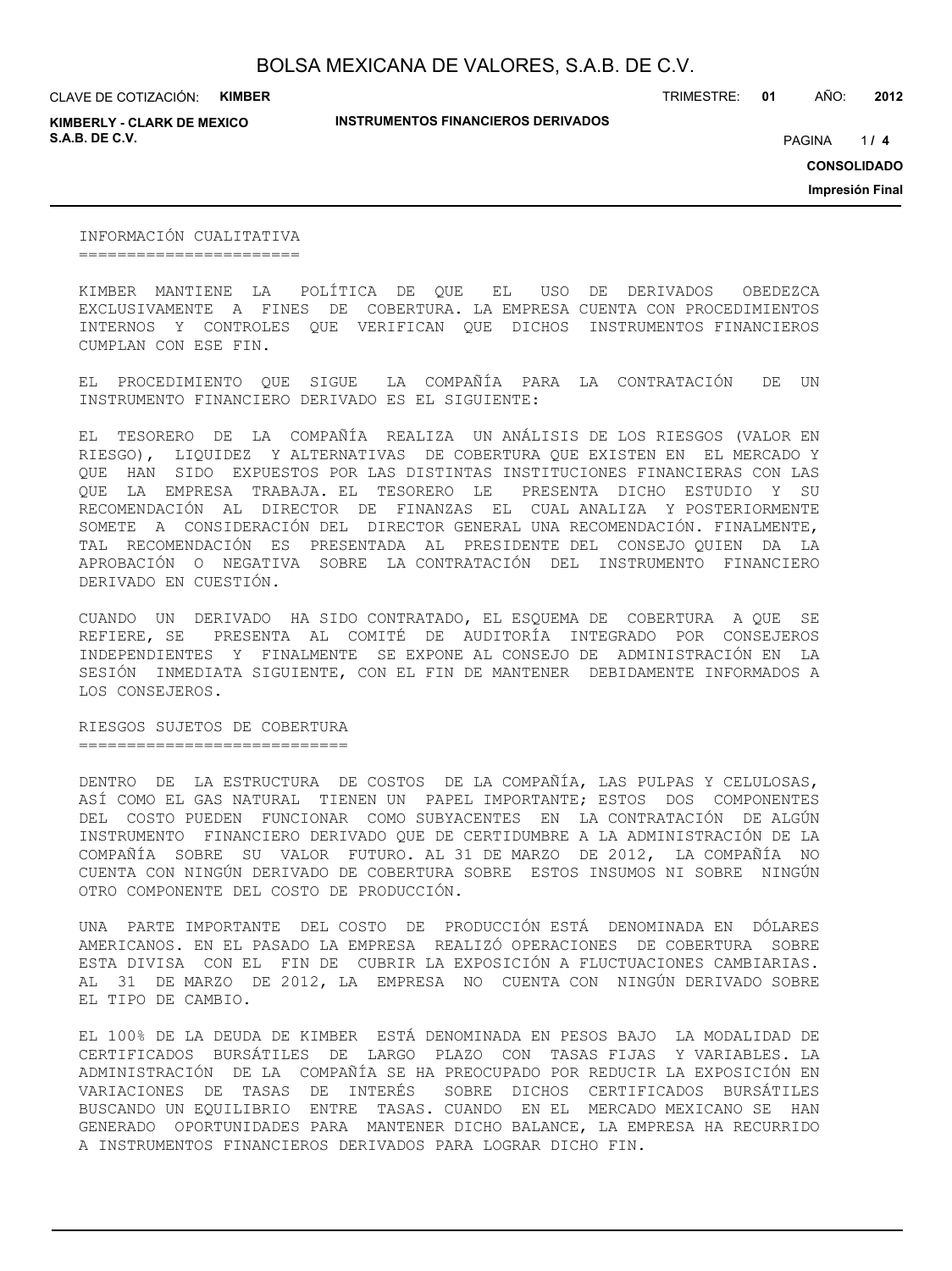CLAVE DE COTIZACIÓN: **KIMBER**

**INSTRUMENTOS FINANCIEROS DERIVADOS**

TRIMESTRE: **01** AÑO: **2012**

**KIMBERLY - CLARK DE MEXICO S.A.B. DE C.V.** PAGINA **/ 4**

 $214$ 

**CONSOLIDADO**

**Impresión Final**

LA EMPRESA NO TIENE RESTRICCIONES SOBRE LOS MERCADOS DE NEGOCIACIÓN DONDE SE LLEVEN A CABO DICHOS INSTRUMENTOS FINANCIEROS DERIVADOS, ESTOS ESTARÁN EN FUNCIÓN DE LAS CARACTERÍSTICAS DEL DERIVADO.

KIMBER NO MANTIENE UNA POLÍTICA SOBRE LLAMADAS DE MARGEN NI COLATERALES, ESTAS SE DECIDEN DEPENDIENDO DEL INSTRUMENTO FINANCIERO DERIVADO QUE SE TRATE EN CUESTIÓN.

LOS PROCEDIMIENTOS INTERNOS SON AUDITADOS POR EL AUDITOR INTERNO DE LA COMPAÑÍA Y LAS CIFRAS REFLEJADAS EN LOS ESTADOS FINANCIEROS PRODUCTO DE LAS OPERACIONES CON INSTRUMENTOS FINANCIEROS DERIVADOS SON AUDITADAS POR EL DESPACHO DE AUDITORÍA EXTERNO CON EL QUE CUENTA LA COMPAÑÍA.

SWAP DE TASAS DE INTERÉS POR CRÉDITOS EN MONEDA NACIONAL ========================================================

AL 31 DE MARZO DE 2012, KIMBER TIENE FINANCIAMIENTOS EN CERTIFICADOS BURSÁTILES POR \$11,250 MILLONES DE PESOS. DE DICHO TOTAL, \$6,300 ESTÁN CONTRATADOS A TASA VARIABLE.

CON LA FINALIDAD DE REDUCIR EL RIESGO EN LAS VARIACIONES EN TASAS DE INTERÉS EL 9 DE JULIO DE 2007 SE REALIZÓ CON EL BANCO NACIONAL DE MÉXICO, S.A. UN CONTRATO DE INTERCAMBIO DE TASAS DE INTERÉS POR UN MONTO DE \$1,500 MILLONES DE PESOS PARA CONVERTIR EL PERFIL DE PAGO DE INTERÉS VARIABLE A TASA FIJA DE 8.01% ANUAL Y CON VENCIMIENTOS MENSUALES. LA FECHA DE VENCIMIENTO DE ESTE CONTRATO ES EL 26 DE JUNIO DE 2017. ESTOS 1,500 MILLONES FORMAN PARTE DE UNA EMISIÓN DE CERTIFICADOS BURSÁTILES POR 2,500 MILLONES EMITIDOS EN 2007, LOS CUALES PAGAN INTERESES A TIIE – 10 PUNTOS BASE.

DEBIDO A QUE TANTO EL IMPORTE COMO LOS VENCIMIENTOS DEL CAPITAL Y LOS PAGOS DE INTERÉS SON IGUALES A LA PORCIÓN DEL CRÉDITO, SE DESIGNÓ A ESTE CONTRATO COMO INSTRUMENTO DE COBERTURA DE FLUJOS DE EFECTIVO. EL PORCENTAJE DE COBERTURA SOBRE LA PARTE DE DEUDA EN TASA VARIABLE ES DEL 24%.

KIMBER HA MANTENIDO LA POLÍTICA DE USAR A LA MISMA INSTITUCIÓN FINANCIERA CON LA QUE SE CONTRATA EL INSTRUMENTO FINANCIERO DERIVADO COMO AGENTE DE CÁLCULO O VALUADOR, EN ESE SENTIDO LA COMPAÑÍA RECIBE INFORMACIÓN MENSUAL SOBRE EL VALOR RAZONABLE DE DICHO INSTRUMENTO.

LA COMPAÑÍA CUENTA CON LÍNEAS DE CRÉDITO SUFICIENTES QUE REDUCEN LA POSIBILIDAD DE UNA LLAMADA DE MARGEN POR LA CONTRAPARTE, DE LA MISMA MANERA DICHAS LÍNEAS DE CRÉDITO PUEDEN FUNCIONAR COMO COLATERAL EN CASO DE SER NECESARIO. AL 31 DE MARZO DE 2012, LA COMPAÑÍA NO HA OTORGADO GARANTÍA ALGUNA EN RELACIÓN AL INSTRUMENTO FINANCIERO DERIVADO.

LA COMPAÑÍA RECONOCE TODOS LOS ACTIVOS O PASIVOS QUE SURGEN DE LAS OPERACIONES CON INSTRUMENTOS FINANCIEROS DERIVADOS EN EL BALANCE GENERAL A VALOR RAZONABLE, INDEPENDIENTEMENTE DEL PROPÓSITO DE SU TENENCIA. EL VALOR RAZONABLE SE DETERMINA CON PRECIOS DE MERCADO RECONOCIDOS Y CON BASE EN TÉCNICAS DE VALUACIÓN ACEPTADAS EN EL ÁMBITO FINANCIERO.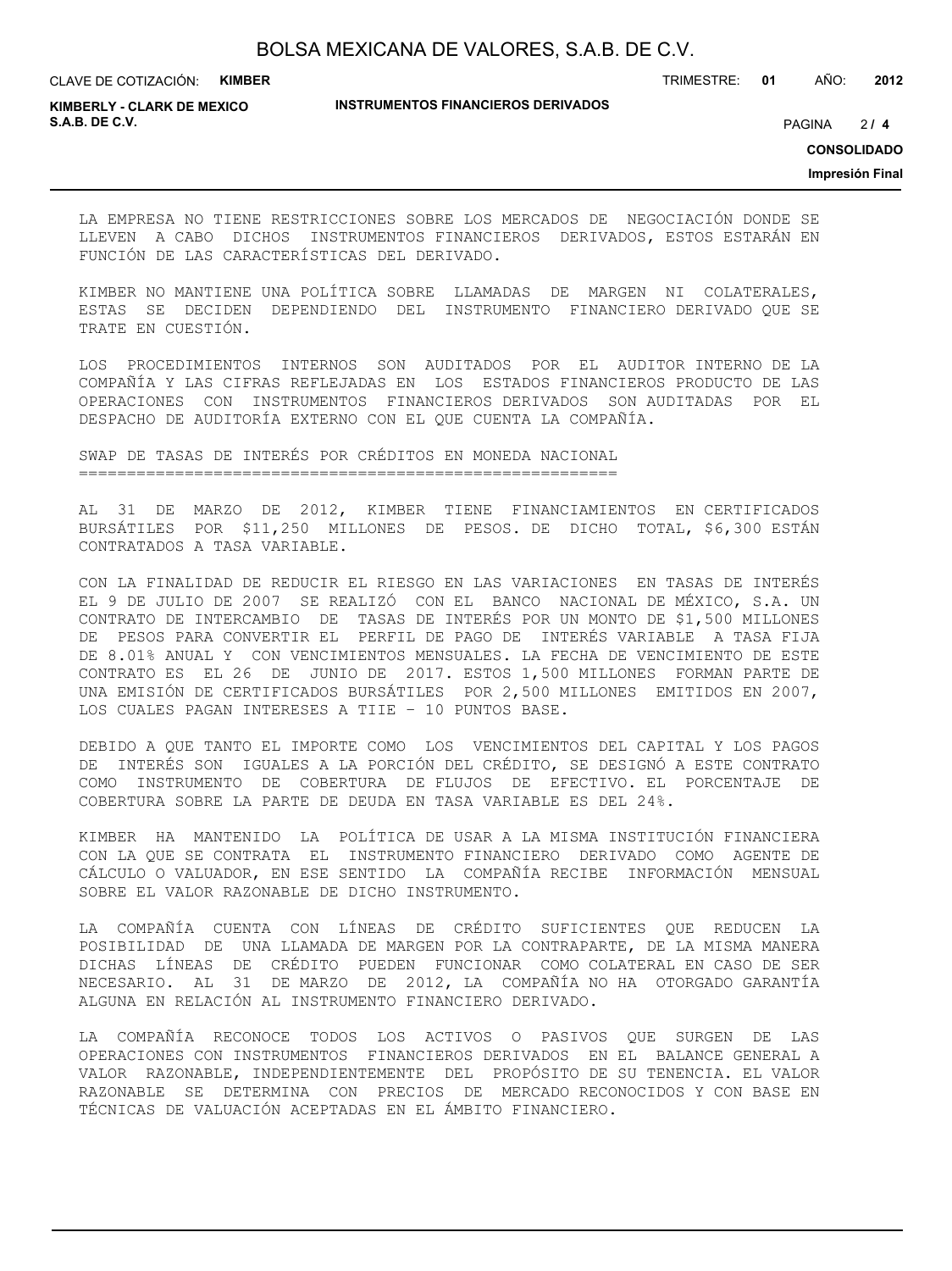CLAVE DE COTIZACIÓN: **KIMBER**

**INSTRUMENTOS FINANCIEROS DERIVADOS**

TRIMESTRE: **01** AÑO: **2012**

**KIMBERLY - CLARK DE MEXICO S.A.B. DE C.V.** PAGINA **/ 4**

 $3/4$ 

**CONSOLIDADO**

**Impresión Final**

INFORMACIÓN DE RIESGOS EN EL USO DE DERIVADOS E INFORMACIÓN CUANTITATIVA ========================================================================

LA COMPAÑÍA CUENTA CON RECURSOS PROPIOS Y LÍNEAS DE CRÉDITO NO COMPROMETIDAS CON DIVERSAS INSTITUCIONES FINANCIERAS LAS CUALES PUDIERA ACCESAR PARA ATENDER CUALQUIER NECESIDAD DERIVADA DE REQUERIMIENTOS POR EL USO DE<br>DERIVADOS. AL 31 DE MARZO DE 2012, LA POSICIÓN DE EFECTIVO DE LA DERIVADOS. AL 31 DE MARZO DE 2012, LA COMPAÑÍA ES DE \$3,100 MILLONES DE PESOS.

A LA FECHA DE ESTE REPORTE NO SE HA IDENTIFICADO NINGÚN RIESGO O CONTINGENCIA FUTURA EN LA POSICIÓN DEL INSTRUMENTO FINANCIERO DERIVADO, DE LA MISMA MANERA NO EXISTE NINGUNA EVENTUALIDAD O CAMBIO EN EL VALOR DEL SUBYACENTE QUE IMPLIQUE QUE EL USO DEL DERIVADO ACTUALMENTE CONTRATADO DIFIERA DEL ORIGINALMENTE CONTRATADO NI QUE IMPLIQUE LA PÉRDIDA PARCIAL O TOTAL DE LA COBERTURA, POR LO TANTO, LA COMPAÑÍA ESTIMA NO ASUMIR NUEVAS OBLIGACIONES CON RELACIÓN A ESTE DERIVADO.

EL VALOR RAZONABLE DE ESTE CONTRATO ES UN PASIVO A LARGO PLAZO POR \$165.8 MILLONES DE PESOS Y LA CONTRAPARTIDA NETA DE IMPUESTOS SE PRESENTA COMO PARTE DEL RESULTADO INTEGRAL EN EL CAPITAL CONTABLE. DURANTE 2012 SE RECONOCIÓ UN EFECTO NETO DESFAVORABLE EN LOS RESULTADOS DEL PERIODO POR \$12.6 MILLONES DE PESOS.

DURANTE EL TRIMESTRE, NO SE VENCIÓ NI SE CERRÓ NINGÚN INSTRUMENTO FINANCIERO DERIVADO. DE LA MISMA MANERA, NINGUNA LLAMADA DE MARGEN FUE RECIBIDA DURANTE DICHO PERIODO.

AL 31 DE MARZO DE 2012, NO SE HA PRESENTADO NINGÚN INCUMPLIMIENTO CON RELACIÓN A ESTE INSTRUMENTO FINANCIERO DERIVADO.

AUN CUANDO DICHO INSTRUMENTO FINANCIERO DERIVADO NO ESTÁ NI REMOTAMENTE CERCANO A LOS LÍMITES IMPUESTOS POR LA CNBV PARA PRESENTAR LA TABLA 1, ESTÁ SE ADJUNTA EN ARAS DE ACLARAR AÚN MÁS LA INFORMACIÓN A NUESTROS INVERSIONISTAS.

| TIPO<br>DE<br>DERIVADO,<br>VALOR<br>$\Omega$<br>CONTRATO | FINES<br>DE<br>COBERT.<br>U OTROS<br>FINES<br>TALES<br>COMO<br>NEGOCIAC. | MONTO<br>NOCIONAL<br>/VALOR<br>NOMINAL | TRIM.<br>ACTUAL  | VALOR DEL ACTIVO<br>SUBYACENTE/<br>VARIABLE DE<br>REFERENCIA<br>TRIM.<br>ANT. | VALOR<br>RAZONABLE<br>TRIM.<br>ACTUAL | TRIM.<br>ANT. | MONTOS<br>DE<br>VENC.<br>POR.<br>AÑO | COLATERAL<br>/LINEAS DE<br>CREDITO/<br>VALORES<br>DADOS EN<br>GARANTÍA |
|----------------------------------------------------------|--------------------------------------------------------------------------|----------------------------------------|------------------|-------------------------------------------------------------------------------|---------------------------------------|---------------|--------------------------------------|------------------------------------------------------------------------|
| SWAP<br>DE<br>TASA<br>DE<br>INTERÉS                      | COBER-<br>TURA                                                           | \$1,500                                | TIEE<br>$-0.10%$ | TIIE<br>$-0.10%$                                                              | $$165.8$ $$155.3$                     |               | N/A                                  | N/A                                                                    |

(CIFRAS EN MILLONES DE PESOS)